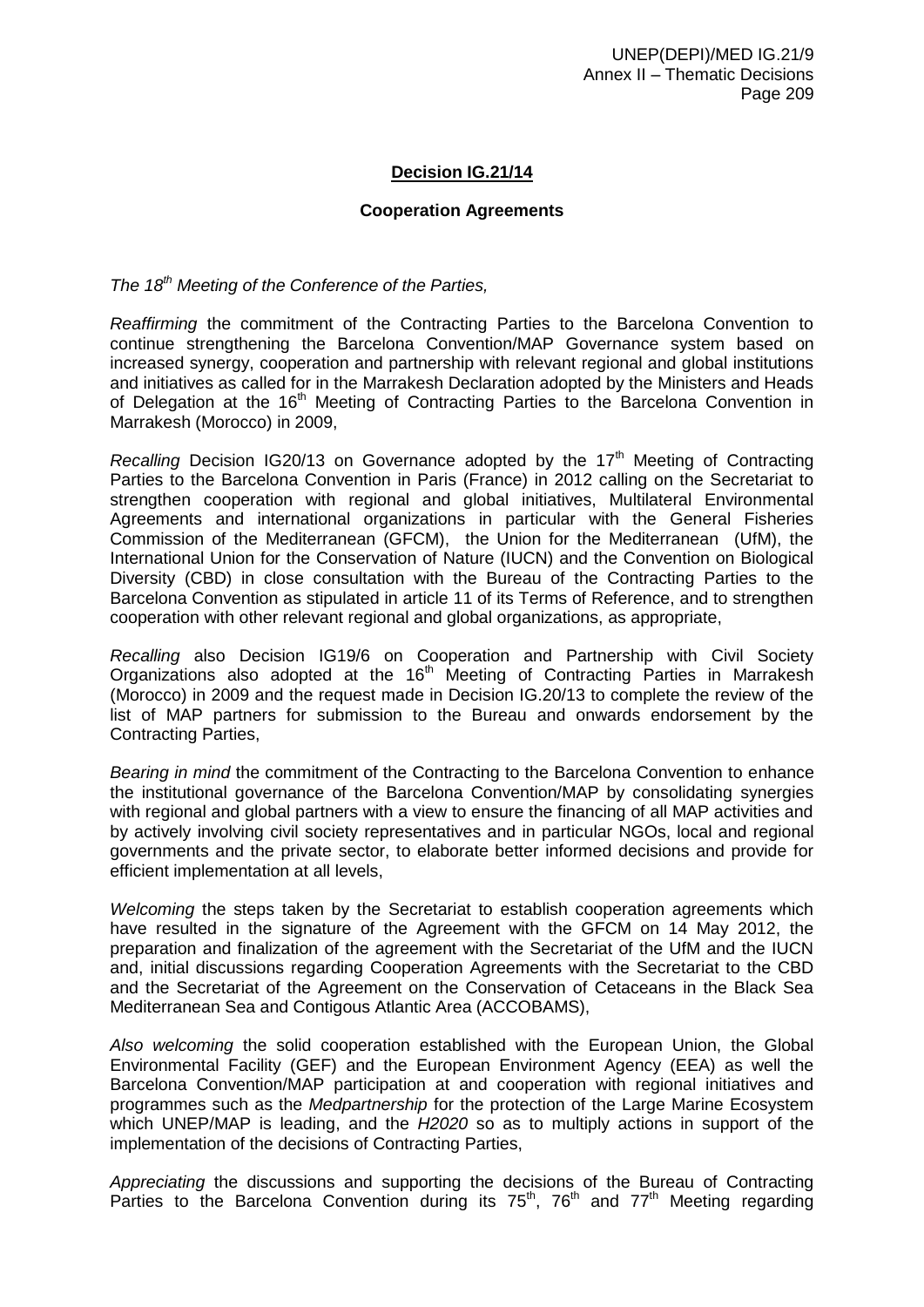UNEP(DEPI)/MED IG.21/9 Annex II – Thematic Decisions Page 210

Cooperation Agreements with relevant Regional and International Organizations as well the list of MAP partners,

*Desirous* of ensuring that close dialogue and synergy is also established with neighboring Regional Seas Agreements as well as with sub-regional cooperation processes such as the Adriatic-Ionian Initiative and the 5+5 process in the Western Mediterranean with a view to more effectively and jointly address pressures and impacts to the marine and coastal environment while providing coherent and efficient solutions to trans-boundary concerns,

#### *Decides to*:

*Invite* the Secretariat of the Union for the Mediterranean (UfM) and the International Union for the Conservation of Nature (IUCN) to sign the Memorandum of Understanding (MOU) and the Joint Programme of Work attached to Annex I and Annex II respectively to this Decision;

**Endorse** the list of MAP partners attached as Annex III to this Decision;

*Request* the Secretariat in consultation with the Bureau of the Contracting Parties to the Barcelona Convention to finalize agreement with the Secretariat of the CBD and the ACCOBAMS and to prepare formal collaboration with neighboring seas;

**Request** the Secretariat to continue working towards ensuring that all agreements signed become concrete operational tools for improving the protection and sustainable development of the Mediterranean Sea and its coastal zones in accordance with the priorities identified by the Contracting parties and to ask the Bureau in accordance with its mandate to provide necessary guidance to the Secretariat in this regard;

*Request* the Secretariat to further expand the cooperation with International and Regional Organizations such as the GEF, the WB, the UNDP, the EU, bilateral cooperation agencies and other relevant actors with a view to mobilize as many actors as possible in support of implementing in a coherent, synergistic and effective manner the priorities established by the Contracting Parties to the Barcelona Convention.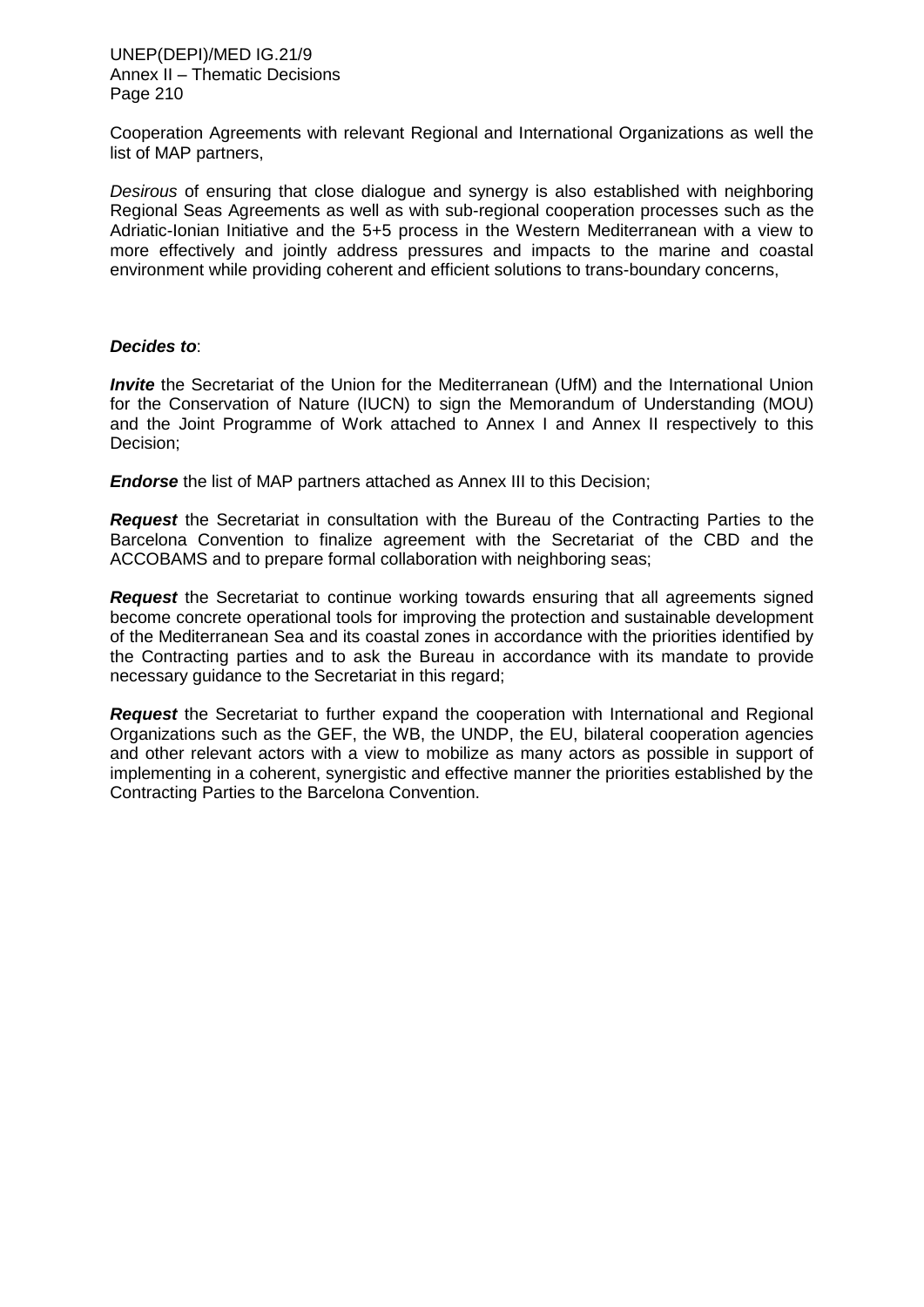#### **Annex I**

#### **MEMORANDUM OF UNDERSTANDING**

#### **BETWEEN**

### **THE UNITED NATIONS ENVIRONMENT PROGRAMME IN ITS CAPACITY AS SECRETARIAT OF THE BARCELONA CONVENTION AND THE MEDITERRANEAN ACTION PLAN (UNEP/MAP) AND THE SECRETARIAT OF THE UNION FOR THE MEDITERRANEAN (UfMS)**

Hereafter collectively referred to as "the Parties" or individually as "Party"

**WHEREAS UNEP/MAP** has the mandate as per the Barcelona Convention for the Protection of the Marine Environment and the Coastal Region of the Mediterranean adopted in 1976 and revised in 1995, to assist the Mediterranean countries, with its main objectives through its seven protocols respectively to assess and control marine pollution; to ensure sustainable management of natural marine and coastal resources; to address common challenges related to the prevention and reduction of pollution from land-based sources, ships, dumping, off-shore installations and the movement of hazardous substances; to ensure the protection of biodiversity; and, the integrated management of coastal zones;

**WHEREAS UNEP/MAP** has also the mandate to assist in the implementation of the Mediterranean Action Plan (MAP) which was adopted in 1975 and became MAP II after its revision in 1995, and which is the instrument for planning sustainable development in the Mediterranean. Through this Plan a dialogue has been established with all relevant Organizations in the region, more recently under the Mediterranean Strategy for Sustainable Development (MSSD) adopted at Ministerial level by the XXth Meeting of the Contracting Parties to the Barcelona Convention in Portoroz, Slovenia (2005);

**WHEREAS,** in this context, the Contracting Parties to the Barcelona Convention had adopted Regional Strategies, Actions Plans and Programmes as well as put in place regional structures including a consolidated system of focal points, the Coordinating Unit and six Regional Activity Centers<sup>1</sup>, which have a mandate for carrying out activities aimed at implementing the seven Protocols of the Barcelona Convention, the decisions of the Meetings of the Contracting Parties to the Barcelona Convention and its Protocols, and to facilitate implementation of the Mediterranean Action Plan (MAP II) and its Strategies;

**WHEREAS the Paris Declaration** adopted at the 17<sup>th</sup> Meeting of the Contracting Parties to the Barcelona Convention (Paris, 10 February 2012), welcomed the ongoing efforts to enhance cooperation between UNEP/MAP- Barcelona Convention with the Secretariat of the Union for the Mediterranean (UfMS);

**WHEREAS the last Euro-Mediterranean Ministerial Conference on Environment** (Cairo, November 20<sup>th</sup>, 2006) took note of the Barcelona Convention, its protocols and the

 $\overline{a}$ 

 $1$  Six MAP Regional Activity Centres (RACs) are based in Mediterranean countries, each offering its own environmental and developmental expertise for the benefit of the Mediterranean community in the implementation of MAP activities. These six RACs are the following: 1.Regional Marine Pollution Emergency Response Centre for the Mediterranean Sea (REMPEC)-Malta, Blue Plan Regional Activity Centre (BP/ RAC)-France, Priory Actions Programme Regional Activity Centre (PAP/ RAC)-Croatia, 4. Specially Protected Areas Regional Activity Centre (SPA/ RAC)-Tunisia, 5.Sustainable Consumption and Production Regional Activity Centre (SCP/ RAC) –Spain and, 6. INFO/ RAC-Italy.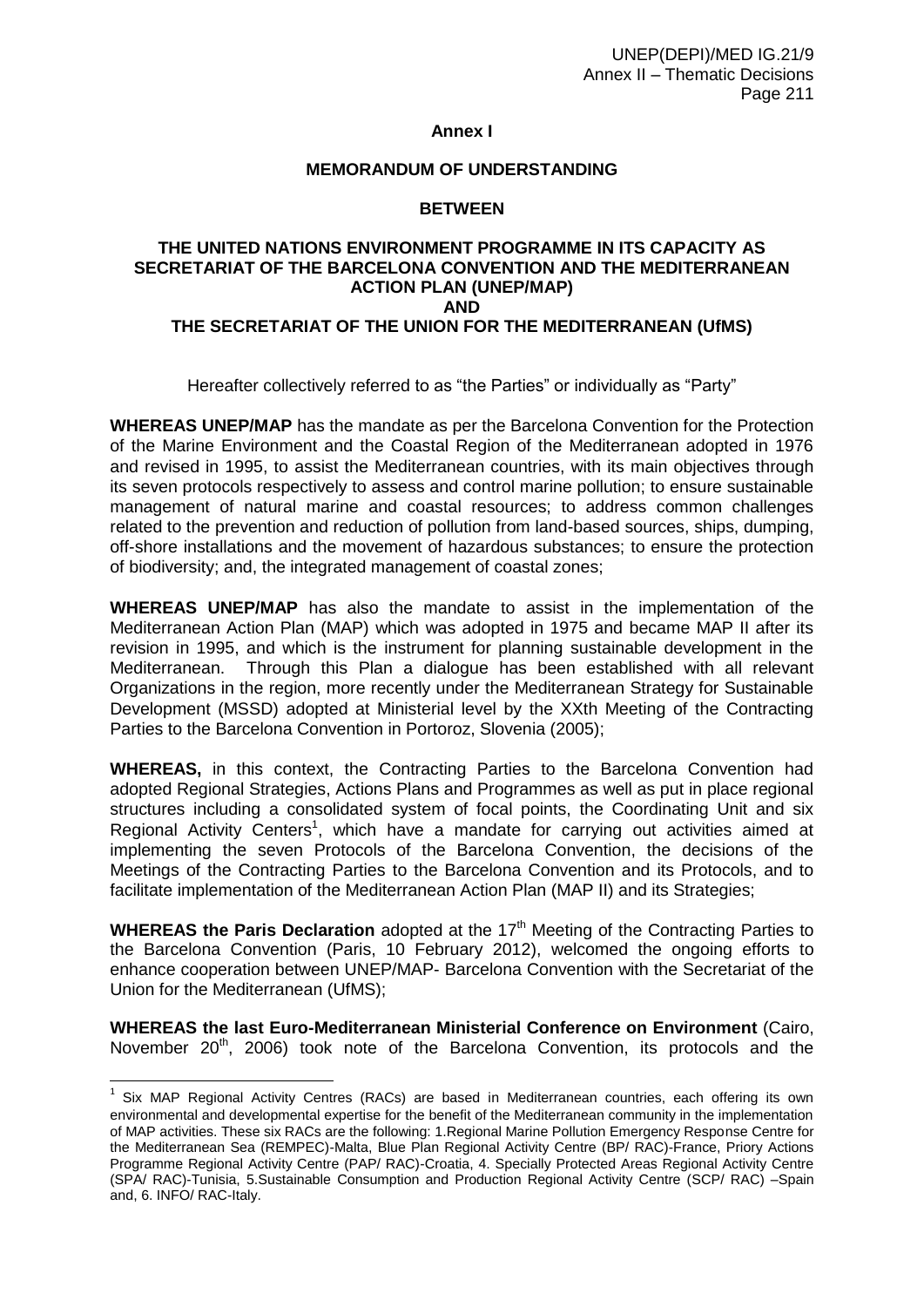UNEP(DEPI)/MED IG.21/9 Annex II – Thematic Decisions Page 212

Mediterranean Strategy for Sustainable Development, insisted on the need for a regional approach, increased cooperation and finance, and called for coordination in order to implement both the Horizon 2020 initiative and the UNEP/MAP –Barcelona Convention Strategic Action Program to combat pollution from land based sources (SAPMED), as well as complementary actions and programs contributing to environmental objectives and sustainable development in the Mediterranean;

**WHEREAS the UfMS** is mandated by the Heads of State and Government Joint Declaration of the Paris Summit for the Mediterranean (Paris, 13 July 2008) to give new impulse to the "Barcelona Process: Union for the Mediterranean" in terms of identification, follow-up, promotion of projects and the search for partners, and further elaborated by the Final Statement of Foreign Affairs Ministerial (Marseille, 4 November 2008);

**WHEREAS the first Ministerial Conference of the Union for the Mediterranean (UfM)** on sustainable urban development (Strasbourg, November 10th, 2011) took note of the Barcelona Convention, and its protocols and the Mediterranean Strategy for Sustainable Development adopted in November 2005, in Portoroz and in the final declaration, the Ministers called for the elaboration of a UfM sustainable urban strategy, respecting the specific pace of economic social and environmental development of each State and entrusted the member States the task of elaborating the UfM Urban Development Strategy with the support of the Secretariat of the Union for the Mediterranean;

**WHEREAS the large development of renewable energy and energy efficiency** are of crucial importance to mitigate climate change and address energy challenges in the Mediterranean area, the Paris declaration has tasked the UfMS to "explore the feasibility, development and creation of a Mediterranean Solar Plan"(MSP). The UfM Member States have called upon the UfMS to coordinate the development of the MSP Master Plan in close cooperation with all the stakeholders. The MSP is aiming at boosting the development and deployment of renewable energy and energy efficiency technologies in the Mediterranean region through building up 20 GW capacities of RE by 2020. The MSP is regional sectorial initiative which could contribute to the global Mediterranean Strategy for Sustainable Development developed in the framework of the UNEP/MAP.

**WHEREAS both parties,** the UNEP/MAP – Barcelona Convention with its legal, policysetting and technical responsibilities and UfMS, with its inter-ministerial political structure and mandate to work as the focal point for multi-source funding of projects in the framework of the UfM, are complementary and share common objectives with regard to the reduction/elimination of pollution as well as promoting sustainable development, and wish to collaborate to further these common goals and objectives within their respective mandates and governing rules and regulations;

**WHEREAS the Parties** intend to conclude this Memorandum of Understanding (hereinafter referred to as "MoU") with the aim at enhancing impact and increasing synergies and developing their cooperation and effectiveness to achieve common objectives in the field of the protection of marine and coastal environment and sustainable development in the Mediterranean;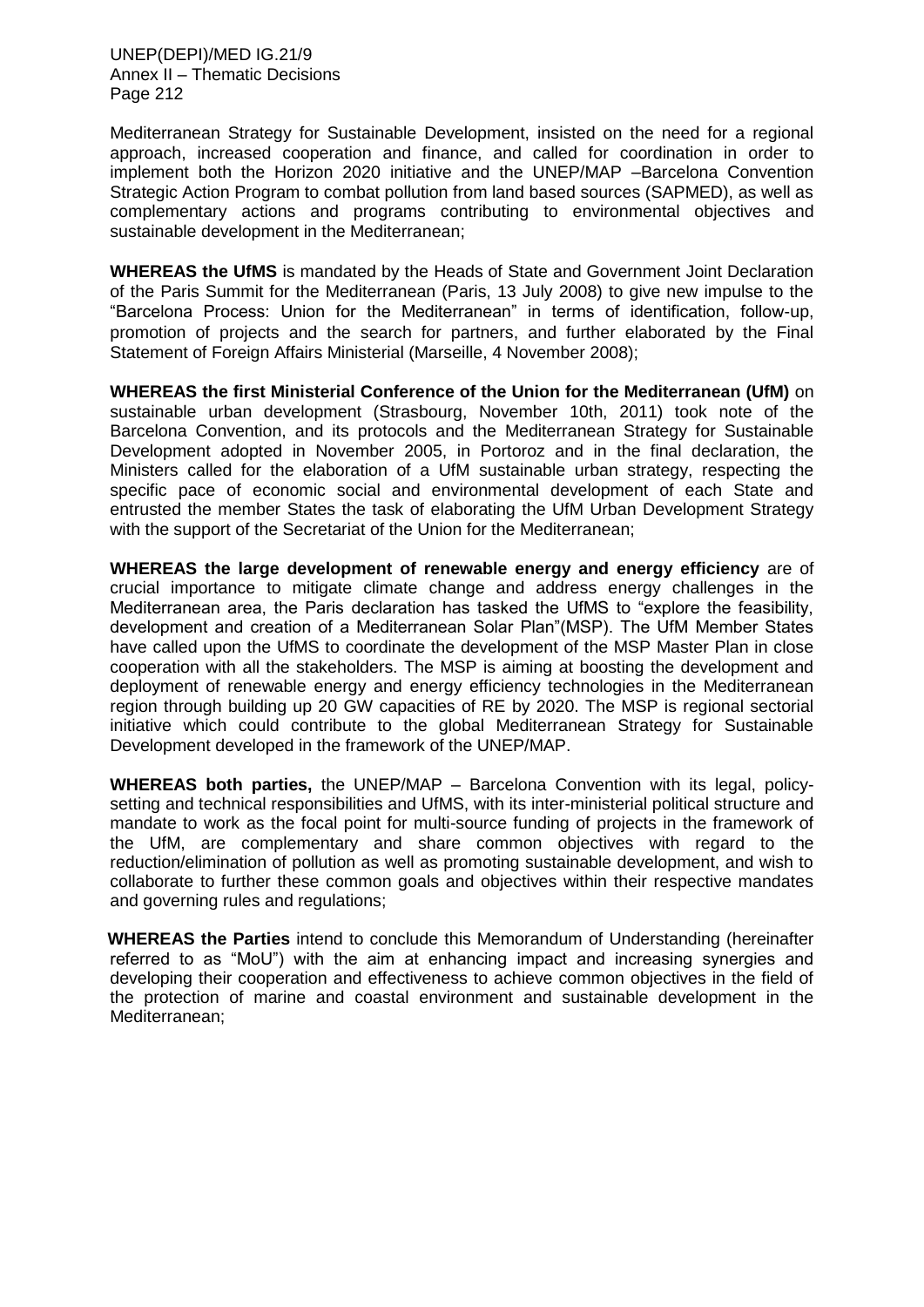#### **THE PARTIES, HAVE AGREED TO COOPERATE UNDER THIS MEMORANDUM OF UNDERSTANDING AS FOLLOWS:**

### **Article 1 Purpose**

- 1. The purpose of this MoU is to provide a framework of cooperation between the Parties to further the shared goals and objectives of their Contracting Parties / Members in regard to pollution prevention and control of Mediterranean coastal and marine waters, protection of biodiversity and ecosystems; Integrated Coastal Zone Management (ICZM) including Urban Development and other fields related to sustainable development and particularly sustainable consumption and production (SCP), sustainable use of water, renewable energy and energy efficiency, in their fields of competence in line with their respective mandates.
- 2. This MoU seeks to further harmonize the activities of the Parties, take advantage of their expert, high level and ministerial meetings to mutually support their respective initiatives and processes, optimize the use of resources and avoid duplication, while ensuring the complementarity in the actions taken, in order to increase the value added of the final outcome.

### **Article 2 Scope**

- 1. The Parties shall work together, to the extent possible, within the remit of their objectives and mandate, for the implementation of the activities undertaken pursuant this MoU. The areas of cooperation for this MoU are defined in Article 1(1).
- 2. Areas of cooperation are agreed jointly in accordance with the Articles of this MoU and its Annex to enable the Parties to respond to current and newly emerging issues in the realm of the shared goals and objectives as stated in Article 1(1) in accordance with the decisions of the governing bodies of the Parties. Annex 1 enumerates an indicative list of activities that are envisaged in each area of cooperation as a basis for organizational arrangements of Article 3.
- 3. The areas of cooperation will be revised as appropriate, to be in line with those decisions of the governing bodies of the Parties that might have a bearing on their respective mandates.
- 4. Specific activities will be identified and carried out on the basis of a separate legal instrument pursuant to Article 3(4). In identifying specific areas of cooperation due regard will be given to both Parties' geographic coverage, capacity for implementation and experience in the related field.

#### **Article 3 Organizational arrangements pertaining to the Cooperation**

- 1. The Parties shall hold bilateral consultations on matters of common interest, whenever deemed appropriate by both parties, in accordance with an agenda agreed in advance by them, aiming also at the development/review of their joint activities. So as to clarify, update and follow-up the implementation of some of the activities listed in Annex 1, the following three items should be examined at the occasion of regular consultations:
	- a) review progress in the work by the Parties in implementing the MoU;
	- b) technical and operational issues related to furthering the purposes of the MoU; and,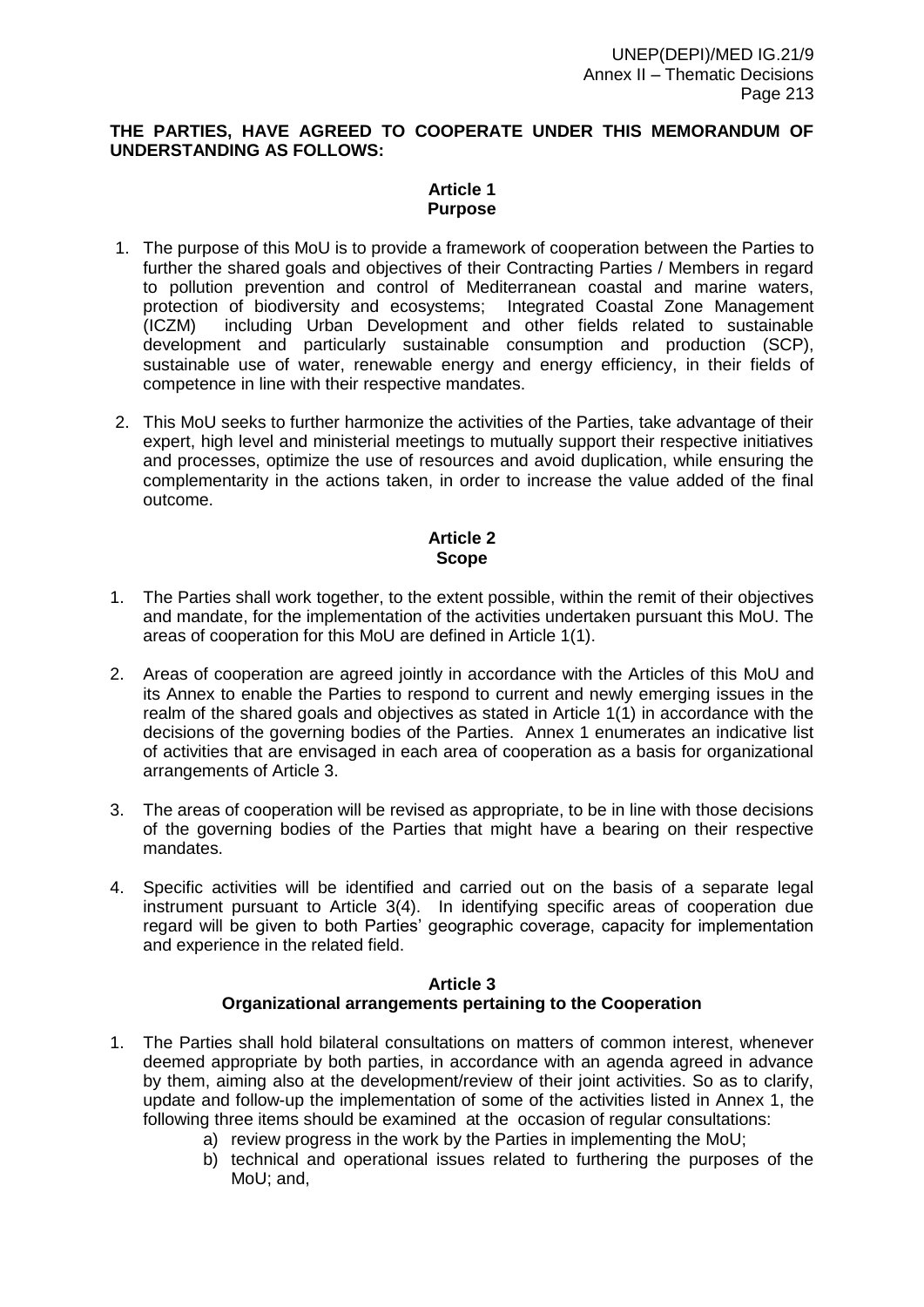### UNEP(DEPI)/MED IG.21/9 Annex II – Thematic Decisions Page 214

- c) identify future actions and responsibilities, to ensure efficient planning for the implementation of the MoU.
- 2. Both Parties shall identify one overall focal point within their internal organizational structure to coordinate cooperation, monitor joint activities and be informed of progress and exchanges at expert level. In addition, the Parties shall encourage bilateral meetings at desk-to-desk level and set up on an ad hoc basis as deemed necessary by them to address priority matters related to the areas of cooperation under this MoU for the implementation of activities in specific areas, countries and regions and to develop and monitor collaborative actions. The Parties will also consider the possibility of joint activities such as conferences, missions, etc.
- 3. Where the Parties convene a meeting at which policy matters related to this MoU will be discussed, the Parties will, as appropriate, invite each other as observers.
- 4. In implementing activities, projects and programmes in the agreed priority areas, the Parties shall execute separate legal instruments in writing and signed by the authorized representatives of the Parties, appropriate for the implementation of such initiatives.

## **Article 4 Fundraising**

- 1. Within the remit of areas of cooperation set in Article 1(1), collaboration between UNEP/MAP and the UfMS may, upon written agreement of the Parties as stated in Article 3(4), be carried out, as appropriate and on an ad hoc basis, through joint elaboration, fundraising for and implementation of projects on specific issues of common interest.
- 2. Neither Party shall engage in fund raising with third parties for activities to be carried out within the framework of this MoU in the name of or on behalf of the other.
- 3. Nothing under this MoU imposes financial or contractual obligations upon either Party. If the Parties mutually agree to allocate specific funds to facilitate an activity undertaken pursuant to this MoU, such an agreement will be reflected in writing and signed by the Parties as stated in Article 3(4). In particular, for the implementation of joint activities within the framework of this MoU that might involve payment of funds, a specific separate legal instrument will be entered into, as appropriate, taking into account those relevant administrative and financial rules and procedures applicable to the Parties.

#### **Article 5 Project labeling and replication**

The Parties shall endeavor to work jointly towards:

- 1. Identifying, within the countries that have signed the Barcelona Convention (being also members of the UfM), projects that could meet the UfM requirements for labeling in line with UNEP/MAP Programme of Work;
- 2. Identifying on-going actions or partners which could join other promoters in the phase before labeling and carry out activities which will support promoters in implementing the labeled projects. This could come in the form of exchanging information and/or participating in events or meetings organized by UNEP MAP-BC or UfMS;
- 3. Supporting the replication of successful projects, undertaken by UNEP/MAP-Barcelona Convention or other actors, in other Mediterranean countries,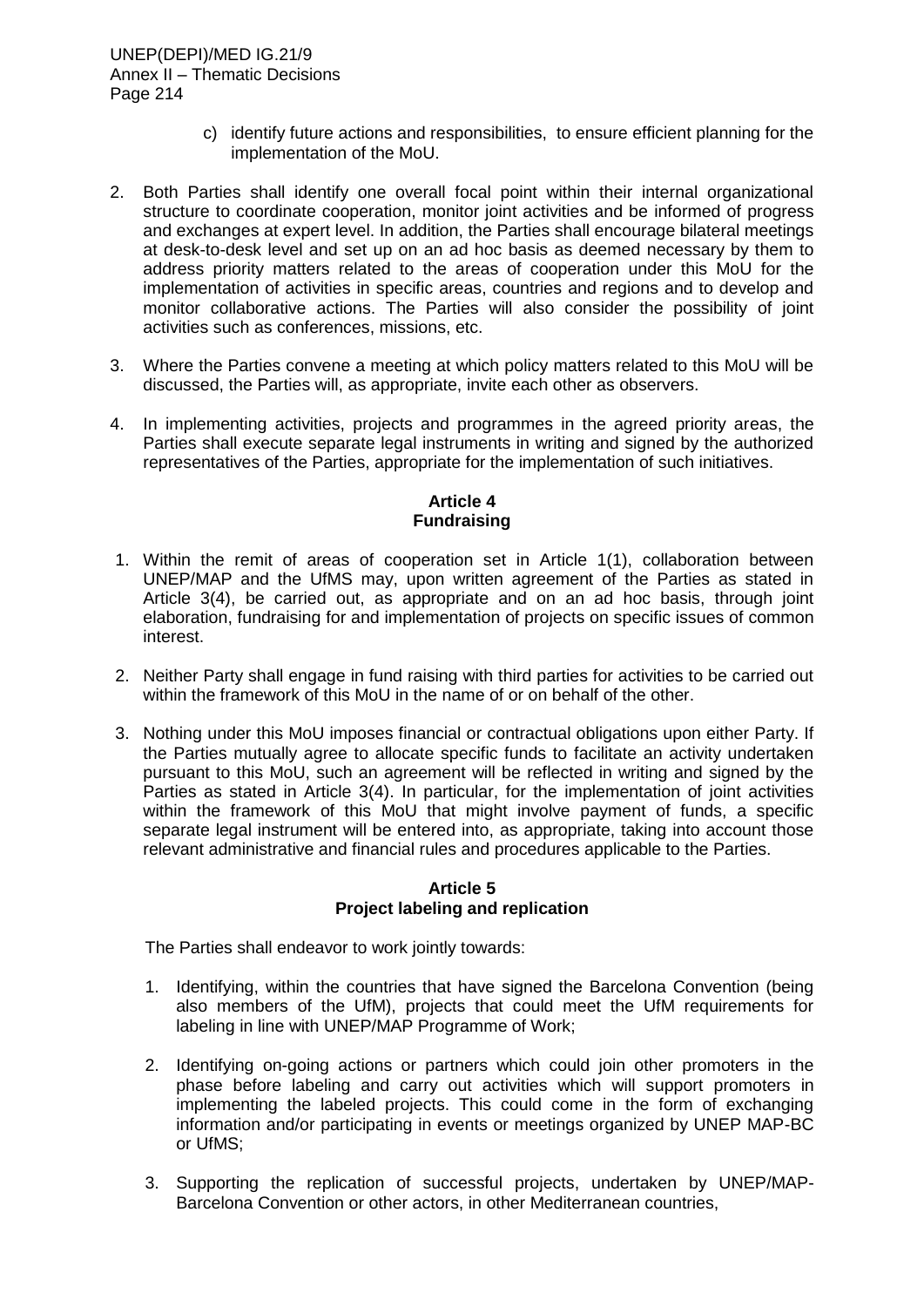- 4. Enhancing visibility and raise awareness about the Barcelona Convention activities and initiatives among UfM political and technical bodies that participate in the labeling process and about UfM priority projects or objectives which contribute to the Barcelona Convention among the UNEP/MAP-BC national focal points, as well as through each other specific programmes or projects, participating in advisory working groups or Steering Committees, as need be.
- 5. All projects submitted for labeling, implementation or replication which originates from the policy, management or technical activities of the other Party should clearly identify the Party from which the project or initiative originates.

#### **Article 6 Status of personnel**

- 1. For the purpose of implementation of this MoU, no agents, sub-contractors or employees of one of the Parties shall be considered in any way as agents or staff members of the other Party. Each of the Parties shall not be liable for the acts or omissions of the other Party or its personnel/persons performing services on behalf of it.
- 2. The Parties are not being responsible for any salaries, wages, insurance or other benefits due or payable to the other Party's personnel. Moreover the other Party shall be solely responsible for all such salaries, wages, insurance and benefits, including without limitation, any severance or termination payments to its personnel. The Parties shall entertain no claims and have no liability whatsoever in respect thereof.

# **Article 7 Dispute settlement**

1. In the event a dispute or controversy arises out of, or in connection with this MoU, the Parties shall use their best efforts to promptly settle through direct and amicable negotiations such dispute or controversy or claim arising out of or in connection with this MoU or any breach thereof. Any such dispute, controversy or claim which is not settled sixty (60) days from the date either Party has notified the other Party of the nature of the dispute, controversy or claim of the measures which should be taken to rectify it, shall be resolved through consultation between the executive Heads of the Parties.

### **Article 8 Official emblems and logos**

- 1. Neither Party shall use the name, emblem or trademarks of the other Party, its subsidiaries, affiliates, and/or authorized agents, or any abbreviation thereof, in publications and documents produced by the Parties, without the express prior written approval of the other Party in each case.
- 2. In no event will authorization of the Parties name or emblem, or any abbreviation thereof, be granted for Commercial purposes.

### **Article 9 Intellectual Property Rights**

1. The Parties shall consult with each other regarding the Intellectual Property Rights as appropriate relating to any project or benefits derived thereof in respect of activities carried out under a separate legal instrument pursuant to Article 3(4) of this MOU.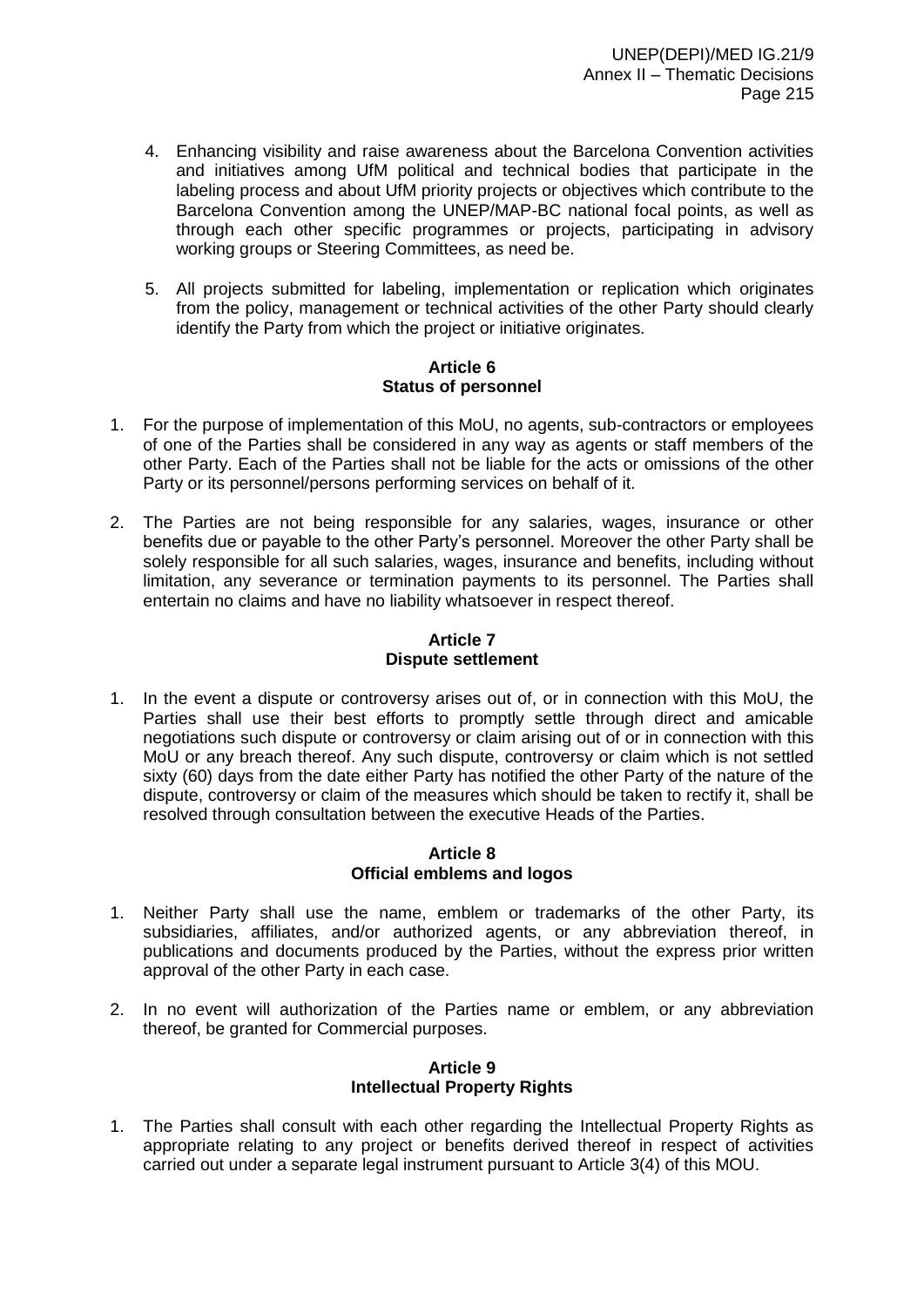### **Article 10 Confidentiality**

- 1. The handling of information will be subject to each Party's corporate confidentiality policies.
- 2. Before disclosing internal documents, or documents that by virtue of their content or the circumstances of their creation or communication must be deemed confidential, of the other Party to third parties, each Party will obtain the express, written consent of the other Party. However, a Party's disclosure of another Party's internal and/or confidential documents to an entity the disclosing Party controls or with which it is under common control, or to an entity with which it has a confidentiality agreement, will not be considered a disclosure to a third party, and will not require prior authorization.
- 3. For UNEP, a principal or subsidiary organ of the United Nations established in accordance with the Charter of the United Nations will be deemed to be a legal entity under common control.

#### **Article 11 Notification and Amendments**

1. Any communication addressed to either Party in connection with this MoU shall be in writing and shall be sent to the following addresses:

For UNEP/MAP

UNEP/MAP – Barcelona Convention Secretariat 48, Vassileos Konstantinou Avenue Athens 11635, Greece

For the UfMS

Secretariat of the Union for the Mediterranean Palacio de Pedralbes - C/ Pere Duran Farell, 11 08034 Barcelona Spain

- 2. Each Party shall notify the other in writing, within 3 months of any proposed or actual changes that it deems necessary for this MoU.
- 3. Upon receipt of such notification, the Parties shall consult each other with a view of reaching an agreement on any actual or proposed change(s) suggested in accordance with Article 11 (2).
- 4. This MoU may be amended only by mutual agreement of the Parties reflected in writing, which shall be considered as an integral part of this MoU.

#### **Article 12 Interpretation**

- 1. The Annex to this MoU will be considered part of this MoU. Unless the context otherwise requires, references to this MoU will be construed as a reference to this MoU including the Annex hereto, as varied or amended in accordance with the Articles of this MoU.
- 2. This MoU represents the broad understanding between the Parties and supersedes all prior MOUs, communications and representations, whether oral or written, concerning the subject matter of this MoU.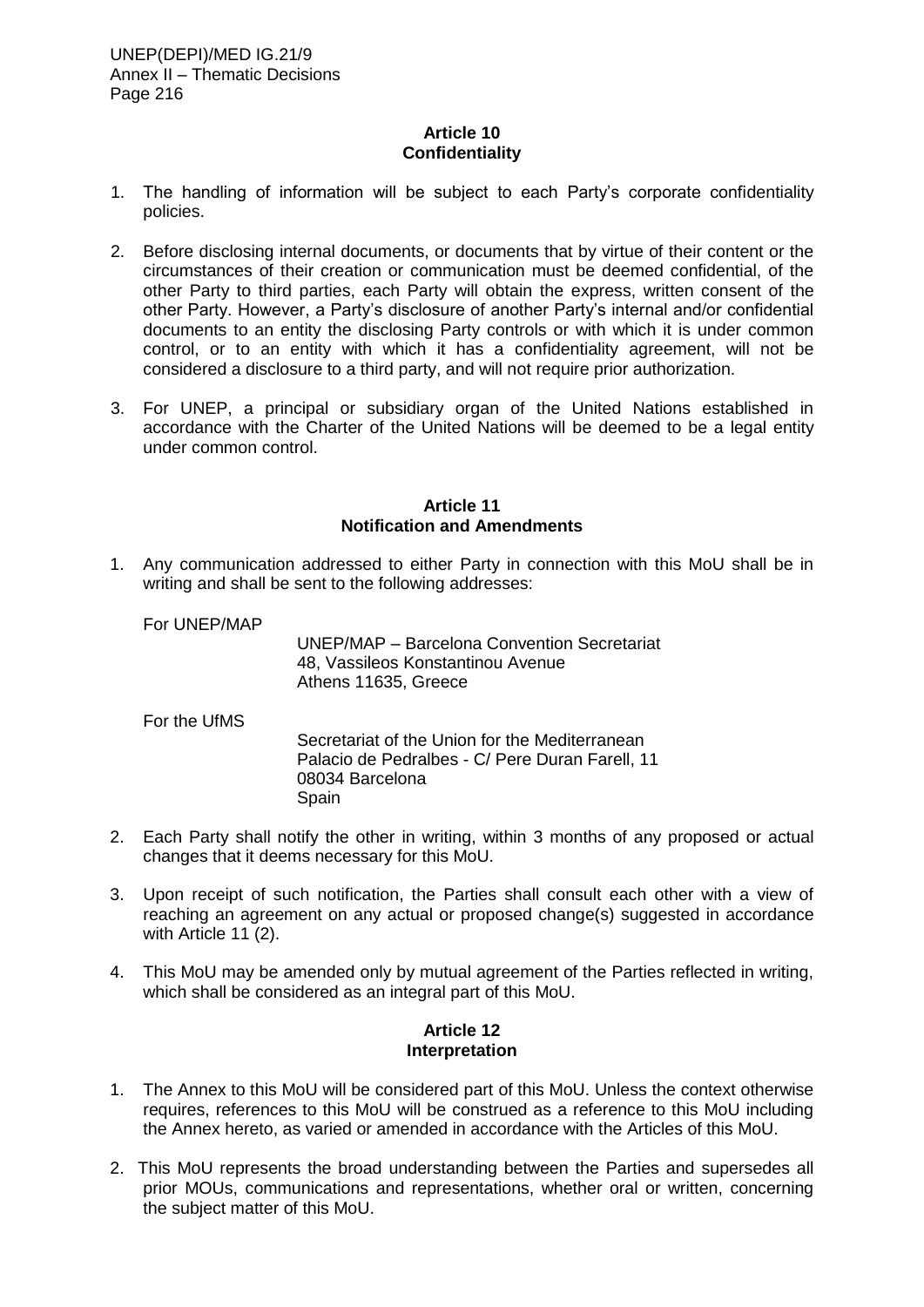### **Article 13 Termination**

- 1. Either Party may terminate this MoU by giving three months' prior written notice to the other Party. It shall cease to exist in three (3) months following notification of the termination of this MoU. In that event, the Parties will agree on measures required for the orderly conclusion of any ongoing activities.
- 2. Upon termination of this MoU, the rights and obligations of the Parties defined under any other legal instrument executed pursuant to this MoU will cease to be effective.
- 3. Any termination of [or withdrawal from] the MoU will be without prejudice to (a) the orderly completion of any ongoing activity and (b) any other rights and obligations of the Parties defined under article 3 accrued prior to the date of termination [or of its withdrawal] under this MOU or any other provision of a specific legal instrument executed pursuant to this MoU.

### **Article 14 Duration**

This MoU will be effective upon the last date of signature of the authorized representatives and remain in force three years from this date. Such term might be extended by written agreement among the Parties, subject to such evaluations the Parties deem appropriate and by mutual agreement among the Parties, unless terminated in accordance with Article 13 above.

This MoU is signed in two (2) original copies in English equally authentic.

**IN WITNESS WHEREOF**, the duly authorized representatives of the Parties affix their signatures below.

**For the Coordinating Unit of the Mediterranean Action Plan/Secretariat of the Barcelona Convention (UNEP/MAP)**

**For the Union for the Mediterranean** 

Name: Elizabeth Mrema Title: Officer in Charge, Division of Environmental Policy Implementation United Nations Environment Programme (UNEP)

\_\_\_\_\_\_\_\_\_\_\_\_\_\_\_\_\_\_\_\_\_\_\_\_\_\_\_\_\_\_\_\_\_\_\_ \_\_\_\_\_\_\_\_\_\_\_\_\_\_\_\_\_\_\_\_\_\_\_\_\_\_\_\_\_\_\_\_\_\_\_ Name: Title: Date:\_\_\_\_\_\_\_\_\_\_\_\_\_\_\_\_\_\_\_\_\_\_\_\_\_\_\_\_\_\_\_

Date: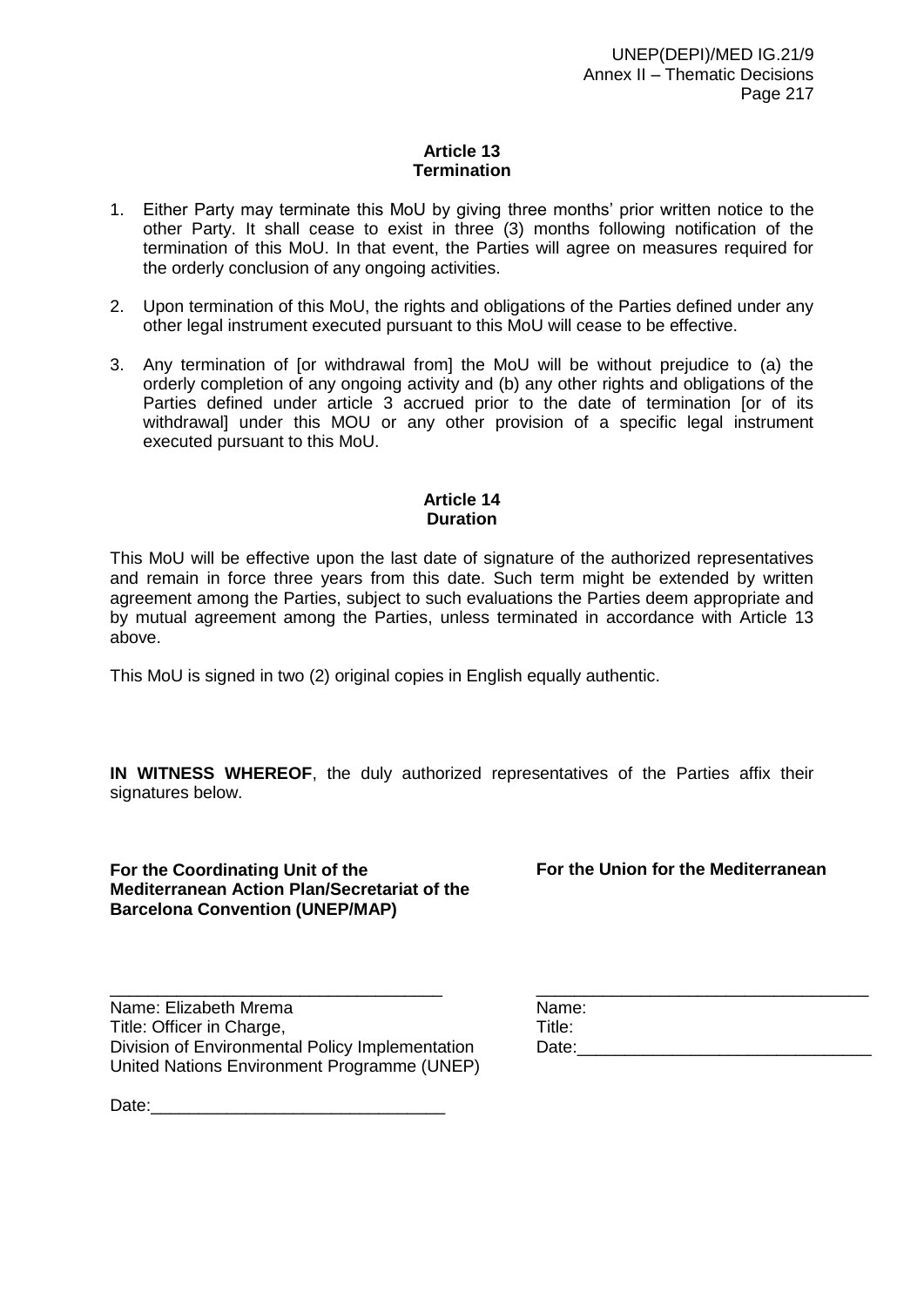## **Appendix 1**

### **Indicative List of Activities relating to the envisaged areas of cooperation within the framework of this MoU**

### **1. Pollution prevention and control of Mediterranean coastal and marine waters**

- 1.1 Cooperate in updating the de-pollution National Action Plans and indicators, which will display a more precise picture of achievements of H2020 initiative and future steps and jointly develop a strategic vision of the priority projects needed to achieve the depollution of the Mediterranean in addition to H2020 portfolio:
	- Collaborate in supporting capacity building initiatives and activities to countries with regard to de–polluting projects formulation and implementation and promoting best results/practices dissemination and replication.
	- Cooperate in supporting countries of the Mediterranean to assess the status of implementation and or update the list of priority de-polluting projects in the investment portfolio of the NAPs and or any other national respective strategic policy documents; Cooperate in establishing a sustainable joint monitoring system and follow up of the status of funding and implementation of investment projects related to pollution control and reduction in the Mediterranean and their concrete impacts on the ground.
	- Exchange on a regular basis data and information on the list of the above mentioned projects funded or likely to be funded according to technical reporting modalities agreed between both parties.
- 1.2 Identify ongoing actions or partners, which could join other promoters activities and receive their contribution to help the promoters implementing projects of regional interest, such as integrated depollution priority projects tackling pollution hot spots, leading to possible projects towards UfM labeling and UNEP/MAP support;
- 1.3 Cooperate in the field of prevention of pollution from ships, specifically in the implementation of the Regional Strategy for Prevention of and Response to Marine Pollution from Ships, through identification and implementation of projects. This could be done, inter-alia, by the promotion of studies and projects aimed at answering to the constant increase in shipping activity and achieve the objective to protect the marine environment in the Mediterranean region by reducing impacts from recreational traffic and making the region safer for ships to navigate in, thereby avoiding accidents that can lead to, amongst other things, marine pollution.

## **2. Marine and Coastal Ecosystems and Biodiversity Protection in the Mediterranean region**

- 2.1 Cooperate in supporting implementation of regional and national measures which the Mediterranean countries have identified as a priority to advance implementation of the 11 Ecological Objectives of the Ecosystem Approach to human activities in the Mediterranean under the Barcelona Convention;
- 2.2 Cooperate in supporting capacity building initiatives and activities for the creation and management of priority Marine Protected Areas and National Action Plans for the Conservation of Endangered Species and Vulnerable Habitats.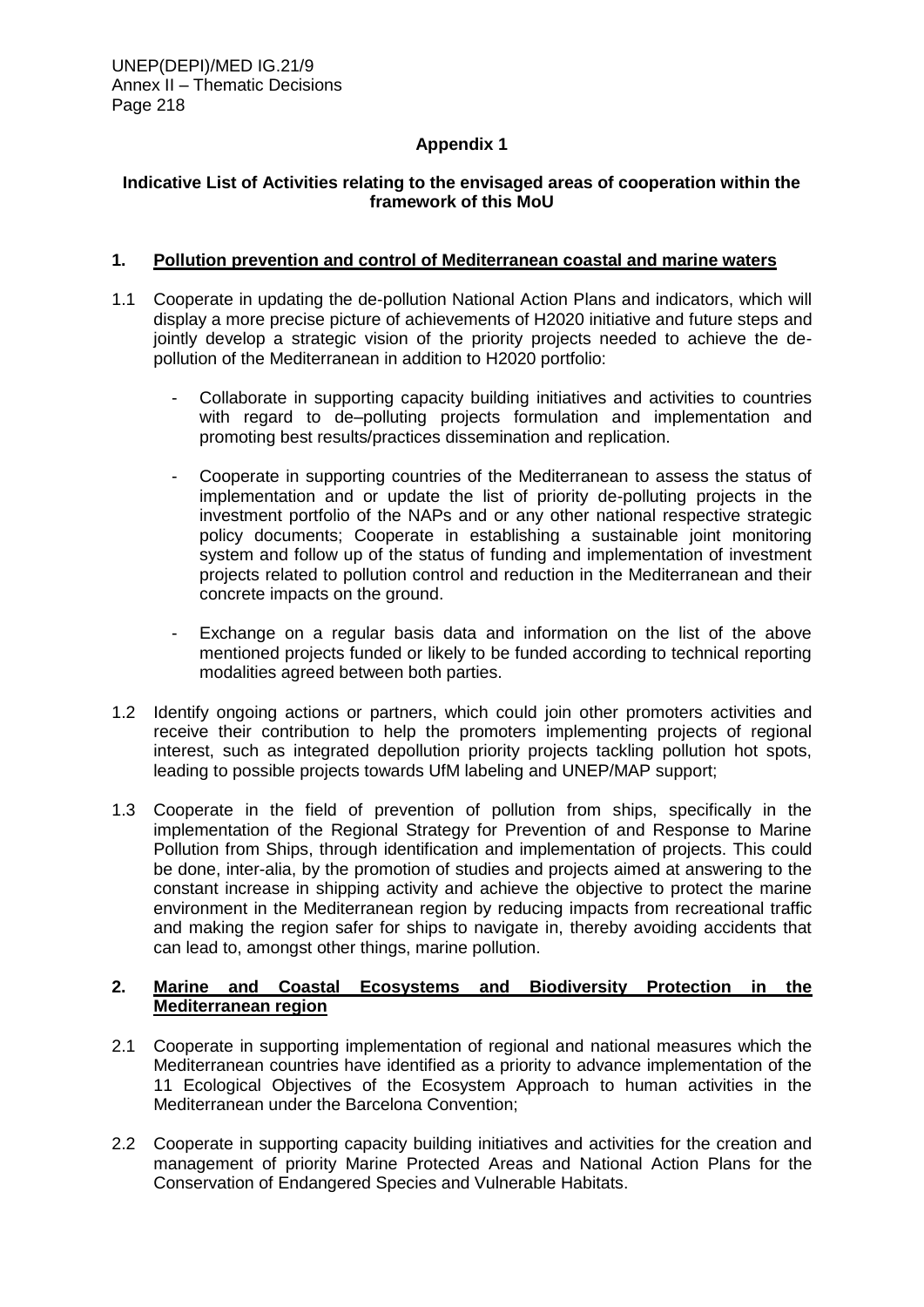### **3. Integrated Coastal Zone Management (ICZM) and Marine Spatial Planning**

3.1 Cooperate to promote ICZM as a tool for reaching sustainable development in the Mediterranean coastal zones, and in particular to implement the Action Plan related to the ICZM Protocol adopted by the Mediterranean States under the Barcelona Convention;

#### **4. Urban Development**

- 4.1 Cooperate to conclude and make operational, the UFM Guidance framework for sustainable Euro-Mediterranean cities and territories for decision-makers and practitioners;
- 4.2. Develop a set of recommendations on how to shape urban development by enabling a shared perspective in urban and territorial strategies, taking into consideration the Barcelona Convention and its protocols, particularly for the implementation of the ICZM Protocol and Action Plan.

#### **5. Other fields related to Sustainable Development, including Sustainable Consumption or Production (SCP), Renewable Energy and Energy Efficiency:**

- 5.1 Contribute to the updating the Mediterranean Strategy on Sustainable Development (MSSD) and reviewing its indicators.
- 5.2 In the field of energy:

Cooperate on methodologies, studies, analysis and economic evaluations to increase the share of marine and coastal renewable energy used in the Mediterranean and take this progress into account in updating and implementing the Mediterranean Strategy on Sustainable Development;

Take full advantage of available carbon finance tools to support renewable energy and energy efficiency projects in the Mediterranean area.

5.3 In the field of Sustainable Consumption and Production (SCP):

Cooperate in the implementation of the commitments that the Mediterranean countries undertake under the Barcelona Convention to implement common regional priorities to shift to Sustainable Consumption and Production;

Cooperate in the support to Mediterranean countries in mainstreaming SCP in their national development policies.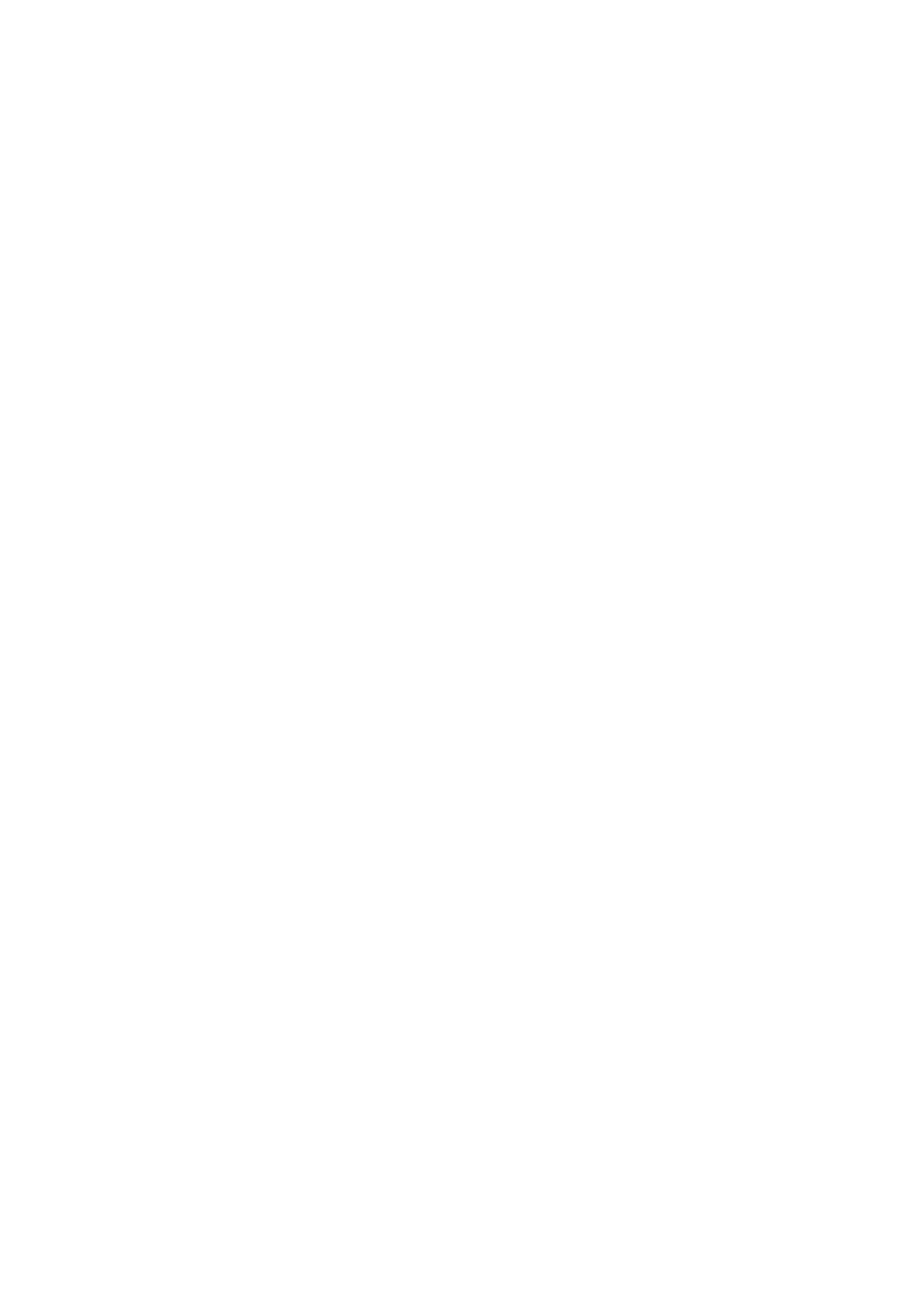### **Annex II**

#### **MEMORANDUM OF UNDERSTANDING**

#### **BETWEEN**

#### **THE UNITED NATIONS ENVIRONMENT PROGRAMME, ON BEHALF OF THE COORDINATING UNIT OF THE MEDITERRANEAN ACTION PLAN/SECRETARIAT OF THE BARCELONA CONVENTION (UNEP/MAP) AND THE INTERNATIONAL UNION FOR CONSERVATION OF NATURE AND NATURAL RESOURCES (IUCN)**

**WHEREAS** the United Nations Environment Programme (hereinafter referred to as UNEP) is the leading organization within the United Nations system in the field of environment and has as a major area of focus of its global mandate, the conservation, protection, enhancement and support of nature and natural resources, including biological diversity, worldwide;

**WHEREAS** the Secretariat of the Barcelona Convention and the Mediterranean Action Plan (hereinafter referred to as UNEP/MAP) has the mandate as per the Barcelona Convention for the Protection of the Marine Environment and the Coastal Region of the Mediterranean adopted in 1976 and revised in 1995, to assist the Mediterranean countries, with its main objectives through its seven protocols respectively to assess and control marine pollution; to ensure sustainable management of natural marine and coastal resources; to address common challenges related to the prevention and reduction of pollution from land-based sources, ships, dumping, off-shore installations and the movement of hazardous substances; to ensure the protection of biodiversity; and, the integrated management of coastal zones.

**WHEREAS** UNEP/MAP has also the mandate to assist in the implementation of the Mediterranean Action Plan (MAP), which was adopted in 1975 and became MAP II after its revision in 1995.

**WHEREAS** in this context, the Contracting Parties to the Barcelona Convention have adopted Regional Strategies, Actions Plans and Programmes as well as put in place regional structures including a consolidated system of focal points, and six Regional Activity Centers<sup>2</sup>, which have a mandate for carrying out activities aimed at facilitating implementation of the seven Protocols of the Barcelona Convention, the decisions of the Meetings of the Contracting Parties to the Barcelona Convention and its Protocols;

**WHEREAS** The International Union for Conservation of Nature and Natural Resources (hereinafter referred to as IUCN) has the objective to influence, encourage and assist societies throughout the world to conserve the integrity and diversity of nature and to ensure that any use of natural resources is equitable and ecologically sustainable; and, to pursue its objectives through an integrated programme of activities, formulated, coordinated and implemented by its members and components. To deliver conservation and sustainability at

 2 Six MAP Regional Activity Centres (RACs) are based in Mediterranean countries, each offering its own environmental and developmental expertise for the benefit of the Mediterranean community in the implementation of MAP activities. These six RACs are the following: 1.Regional Marine Pollution Emergency Response Centre for the Mediterranean Sea (REMPEC)-Malta, 2.Blue Plan Regional Activity Centre (BP/RAC)-France, 3.Priority Actions Programme Regional Activity Centre (PAP/RAC)-Croatia, 4. Specially Protected Areas Regional Activity Centre (SPA/RAC)-Tunisia, 5.Sustainable Consumption and Production Regional Activity Centre (SCP/RAC) – Spain and, 6. INFO/RAC-Italy.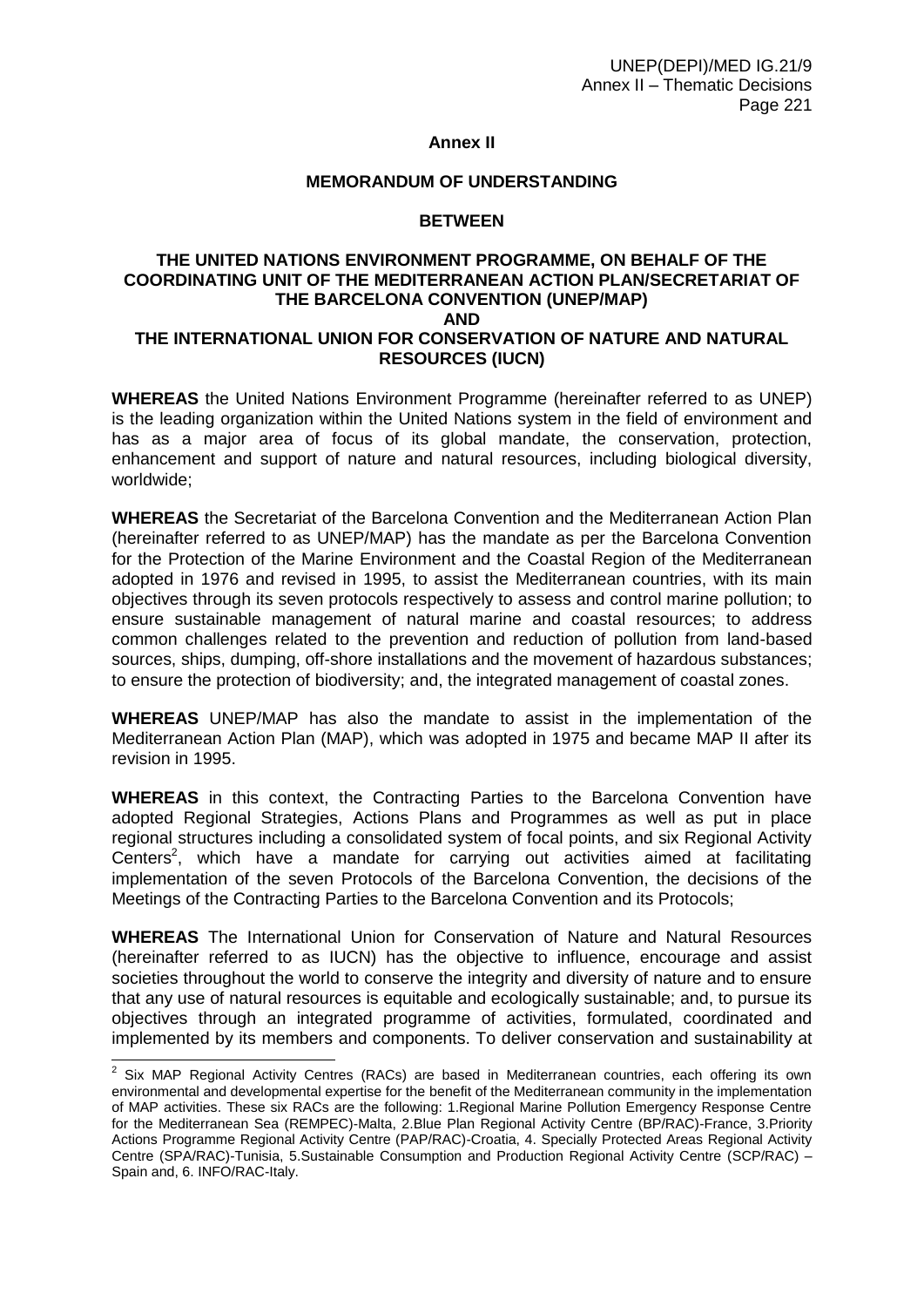-

both the global and local level, IUCN builds on its strengths in the areas of "*Science*" – 11,000 experts in six commissions<sup>3</sup> setting global standards in their fields, for example, the definitive international standard for species extinction risk (the IUCN Red List of Threatened Species); "Action" –conservation projects all over the world from the local level to those involving several countries, all aimed at the sustainable management of biodiversity and natural resources; and, "*Influence*" – through the collective strength of more than 1,200 government and non-governmental Member organizations to influence international environmental conventions, policies and laws.

**WHEREAS** at the Mediterranean level, IUCN is promoting the collaboration and cooperation between all relevant stakeholders (regional, national and local, private and public sectors) through its Centre for Mediterranean Cooperation (IUCN CMC).

**WHEREAS** UNEP and IUCN signed a Framework Agreement on Cooperation on 23 February 2005,which is intended to provide the Parties with an enabling framework, and to serve as a guiding tool in identifying and carrying out specific collaborative activities, and according to which specific areas of collaboration will be defined in agreements supplemental to the framework agreement in the form of two year action plans and/or project-specific binding contracts or non-binding MoUs.

**AWARE** that previous formal and informal cooperation have taken place between UNEP/MAP and IUCN CMC including MAP Components,

**WHEREAS** IUCN and UNEP/MAP Plan share common goals and objectives with regard to conservation of the marine and coastal environment and ecosystems and the sustainable use of marine living resources and wish to collaborate to further these common goals and objectives within their respective mandates and governing rules and regulations.

 $3$  The six Commissions unite about 10,000 volunteer experts from a range of disciplines. They assess the state of the world's natural resources and provide the Union with sound know-how and policy advice on conservation issues. The commissions are: 1.Commission on Education and Communication (CEC); 2.Commission on Environmental, Economic and Social Policy (CEESP); 3.Commission on Environmental Law (CEL); 4.Commission on Ecosystem Management (CEM); 5. Species Survival Commission (SSC); and 6.World Commission on Protected Areas (WCPA).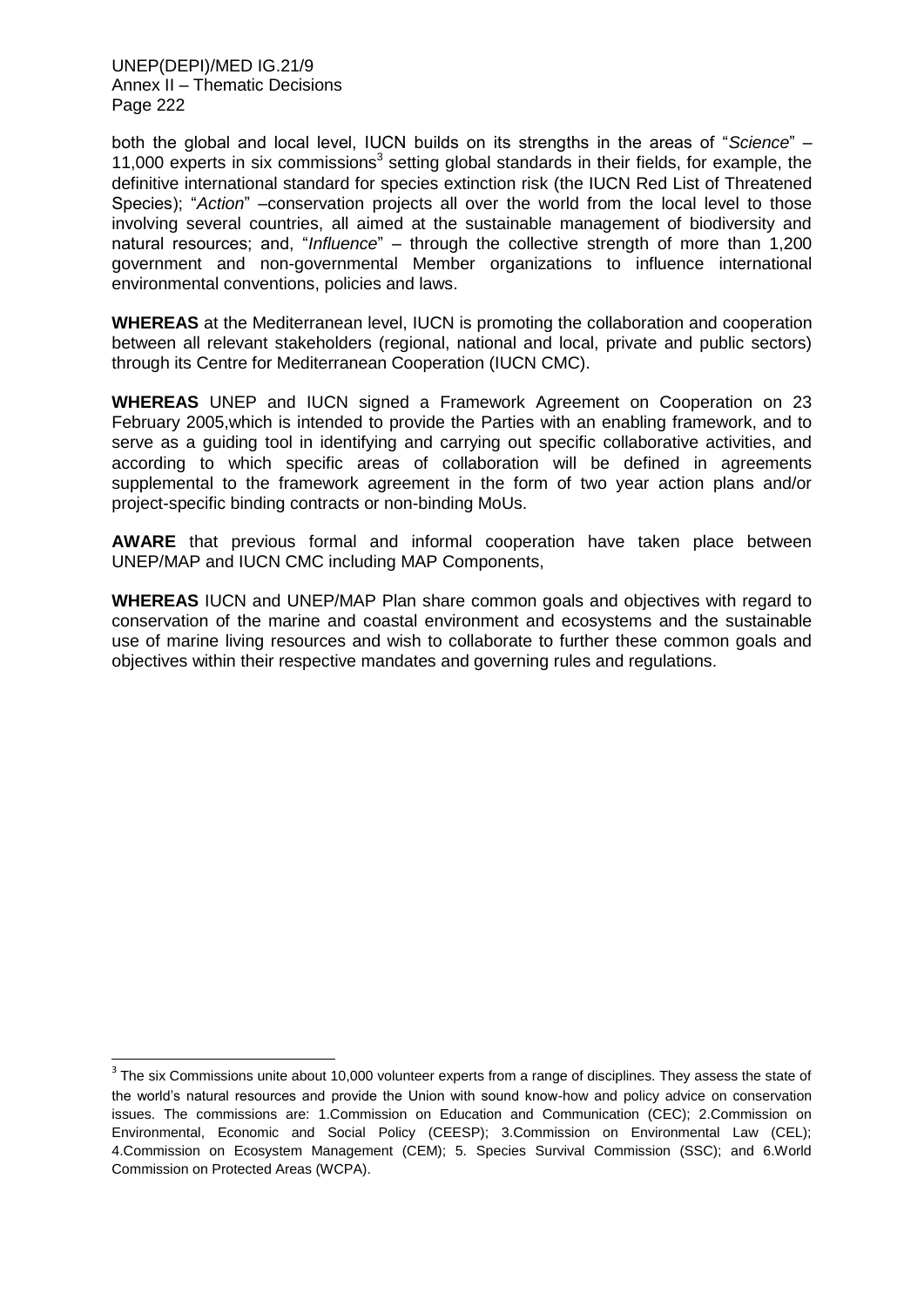### **NOW, THEREFORE, UNEP/MAP AND IUCN HAVE AGREED TO COOPERATE UNDER THIS MEMORANDUM OF UNDERSTANDING AS FOLLOWS:**

#### **Article 1 Interpretation**

- 1. This MoU defines a cooperation programme between the Parties, which is developed within the frame of the Framework Agreement on Cooperation signed between them on 23 February 2005.
- 2. References to this MOU shall be construed as including any Annexes, as varied or amended in accordance with the terms of this MOU. Any Annexes shall be subject to the provisions of this MOU, and in case of any inconsistency between an Annex and this MOU, the latter shall prevail.
- 3. Implementation of any subsequent activities, projects and programmes pursuant to this MOU, including those involving the transfer of funds between the Parties, shall necessitate the execution of appropriate legal instruments between the Parties. The terms of such legal instruments shall be subject to the provisions of this MOU.
- 4. This MOU represents the complete understanding between the Parties and supersedes all prior MOUs, communications and representations, whether oral or written, concerning the subject matter of this MOU.
- 5. Any Party's failure to request implementation of a provision of this MOU shall not constitute a waiver of that or any other provision of this MOU.

### **Article 2 Duration**

1. This MOU shall be effective upon the last date of signature of the approving officials and remain in effect for the duration of the Framework Agreement on Cooperation signed between the Parties on 23 February 2005, unless terminated in accordance with that agreement or Article 15 below.

#### **Article 3 Purpose**

- 1. The purpose of this MOU is to provide a more specific framework of cooperation and understanding, and to facilitate collaboration between the Parties to further their shared goals and objectives in regard to the biodiversity, species conservation, governance, environmental law, information management, finance and regional cooperation.
- 2. The framework of cooperation mentioned in paragraph 1 above aims at:
	- a. harmonizing activities, creating additional synergies by combining competencies and enhancing the impacts of the outcomes of each institution's efforts.
	- b. seeking to optimize the use of resources and avoid duplication, while ensuring the complementarity in the actions taken.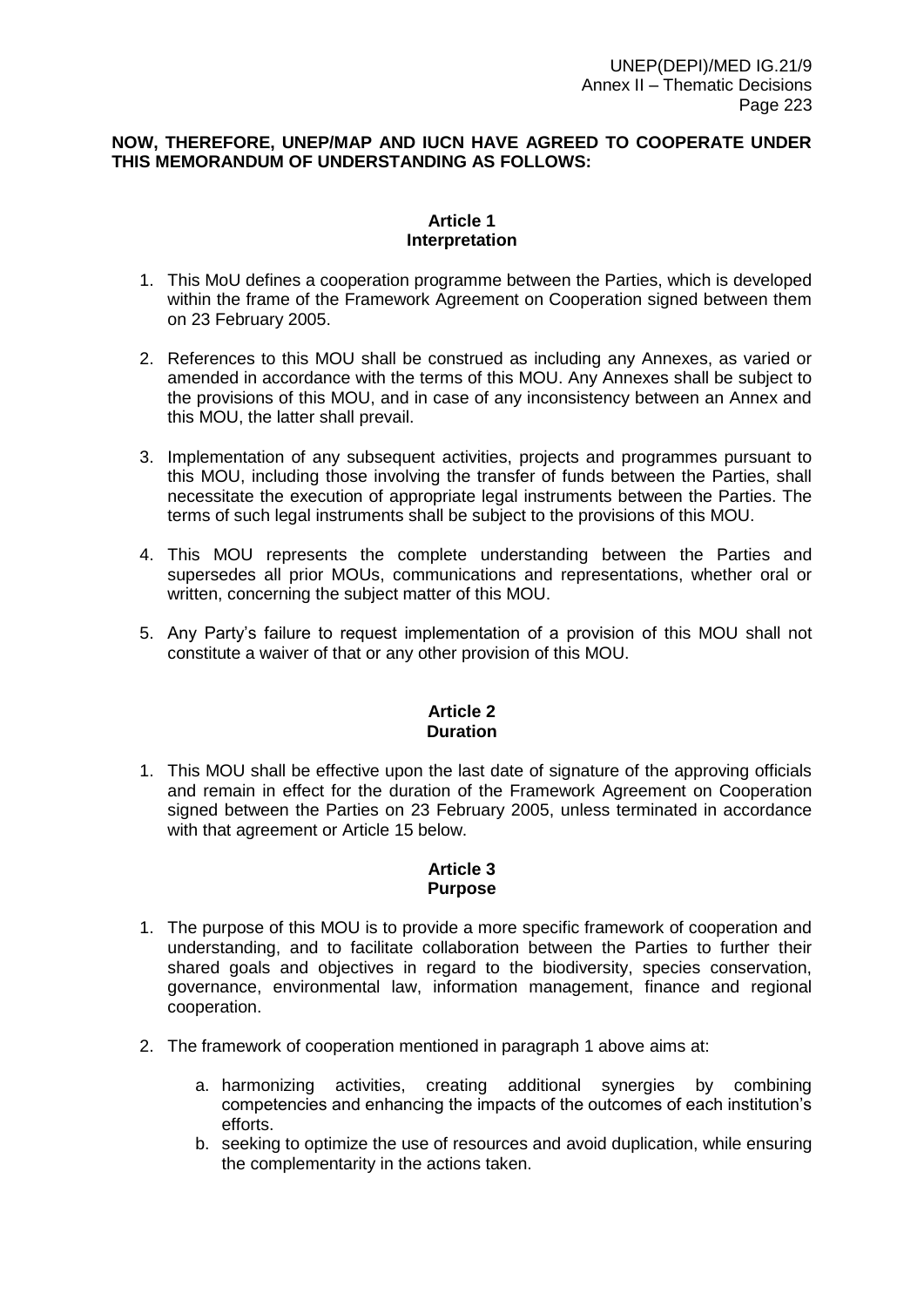### **Article 4 Areas of Cooperation**

- 1. Areas of Cooperation are agreed jointly through the cooperation mechanism in the MOU. Policies and priorities under this MOU may also be jointly reviewed bi-annually by the Parties pursuant to Article 5 to allow the Parties to respond to newly emerging issues in the realm of environment and sustainable development.
- 2. The Parties have agreed to the following preliminary and overarching areas of cooperation under this MOU, which form part of UNEP/MAP's mandate and programme of work. The items listed below are also priorities or ongoing activities of IUCN, in accordance with its mandate. The detailed areas of cooperation are listed in Annex 1.
	- a. Promotion of ecosystem based approaches for the conservation of coastal and marine environment and ecosystems and the sustainable management and use of coastal and marine living and other natural resources;
	- b. Identification, protection and management of coastal and marine areas of particular importance in the Mediterranean;
	- c. Evaluations, studies, pilot programmes and promotion activities to better understand and enhance valuation of Mediterranean ecosystems goods and services;
	- d. Enhancing Legal and institutional cooperation in the Mediterranean.
- 3. The above preliminary and overarching areas of cooperation are not exhaustive and should not be taken to exclude or replace other forms of cooperation between the Parties on other issues of common interest.

### **Article 5 Organization of the Cooperation**

- 1. IUCN and UNEP/MAP shall hold bilateral consultations on matters of common interest as need be, in accordance with an agenda agreed in advance by them, aiming also at the development/review of their joint activities. Relevant international organizations and relevant initiatives/projects may be invited by both Parties to join such consultations. Further bilateral meetings at desk-to-desk and at expert level shall be encouraged and convened on an ad hoc basis, as deemed necessary by the institutions to address priority matters regarding the implementation of activities in specific areas, countries and regions.
- 2. UNEP/MAP and the IUCN will inform their relevant governing bodies on the progress made in implementing this Agreement by including this issue in the Progress Reports to each Ordinary Meeting/Annual Session of their respective governing bodies (Contracting Parties Meeting for UNEP/MAP and IUCN Global Congress).
- 3. UNEP/MAP and the IUCN shall identify an overall focal point responsible for the implementation and the monitoring of the activities and communicate it to one another.
- 4. In implementing activities, projects and programmes in the agreed priority areas, the Parties shall execute a separate legal instrument appropriate for the implementation of such initiatives in accordance with Article 1.3 above.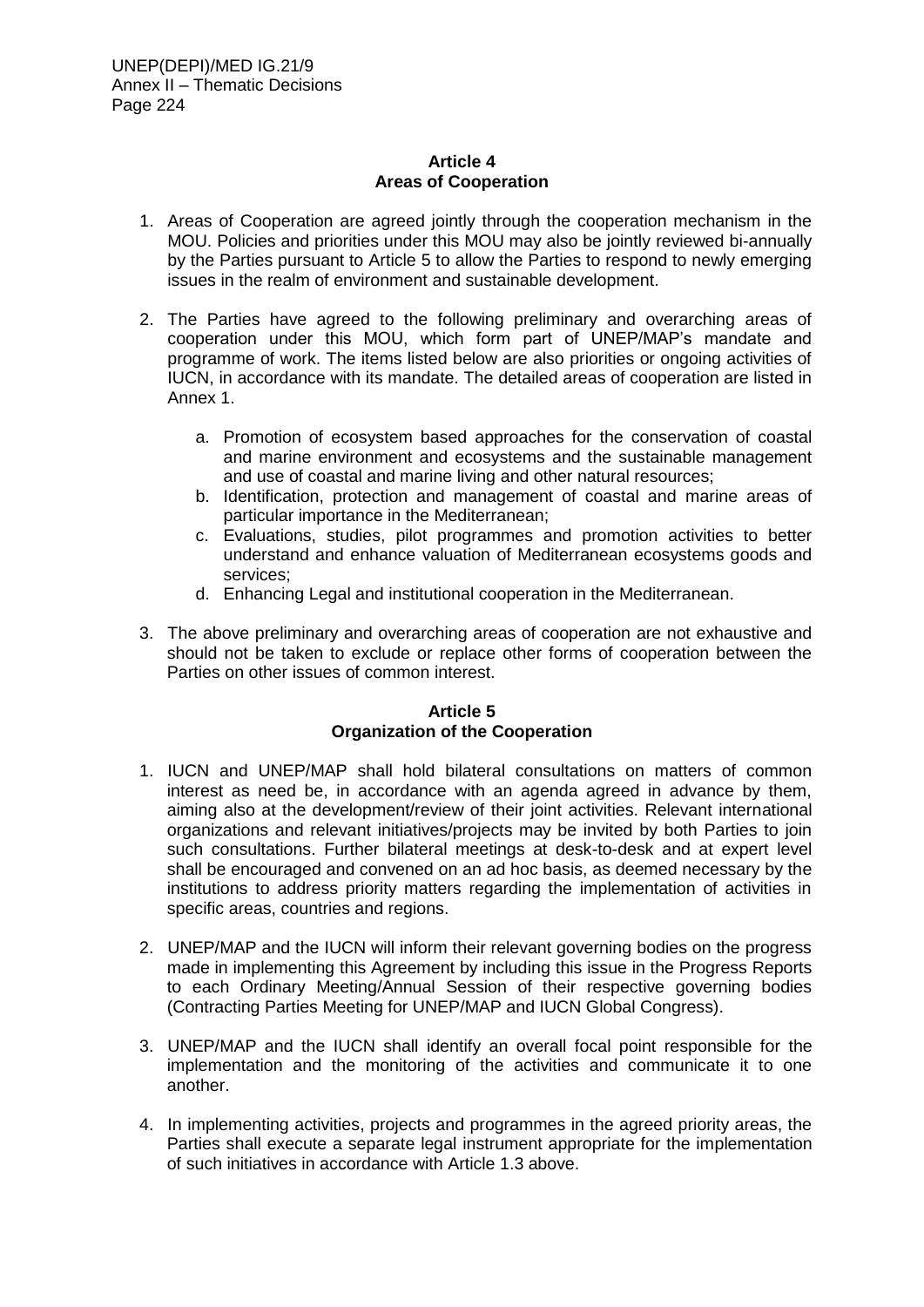5. Each Party undertakes to share knowledge and information in its area of operations and expertise relevant to the MOU with the other Party.

### **Article 6 Status of the Parties and their Personnel**

- 1. The Parties acknowledge and agree that IUCN is an entity separate and distinct from the United Nations, including UNEP. The employees, personnel, representatives, agents, contractors or affiliates of IUCN, including the personnel engaged by IUCN for carrying out any of the project activities pursuant to this MOU, shall not be considered in any respect or for any purposes whatsoever as being employees, personnel, representatives, agents, contractors or affiliates of the United Nations, including UNEP, nor shall any employees, personnel, representatives, agents, contractors or affiliates of UNEP be considered, in any respect or for any purposes whatsoever, as being employees, personnel, representatives, agents, contractors or affiliates of IUCN.
- 2. Neither Party shall be entitled to act or make legally binding declarations on behalf of the other Party. Nothing in this MOU shall be deemed to constitute a joint venture, agency, interest grouping or any other kind of formal business grouping or entity between the Parties.

### **Article 7 Fundraising**

- 1. To the extent permitted by the Parties' respective regulations, rules and policies, and subject to sub-article 2, the Parties may engage in fundraising from the public and private sectors to support the activities, projects and programmes to be developed or carried out pursuant to this MOU.
- 2. Neither Party shall engage in fundraising with third parties in the name of or on behalf of the other, without the prior express written approval of the other Party in each case.

#### **Article 8 Intellectual Property Rights**

1. In the event that the Parties foresee that intellectual property that can be protected shall be created in relation to a particular activity, project or programme to be carried out under this MOU, one Party to be agreed on by both shall own the intellectual property, and give the other Party a non-exclusive, non-assignable worldwide license to use the intellectual property or any portion thereof for its official purposes. Intellectual property ownership can alternate between the Parties for different activities, projects or programmes to be carried out under this MOU.

### **Article 9 Use of Name and Emblem**

1. Neither Party shall use the name, emblem or trademarks of the other Party, its subsidiaries and/or affiliates, or any abbreviation thereof, in connection with its business or for public dissemination without the prior expressly written approval of the other Party in each case. In no event shall authorization of the UN or UNEP name or emblem be granted for commercial purposes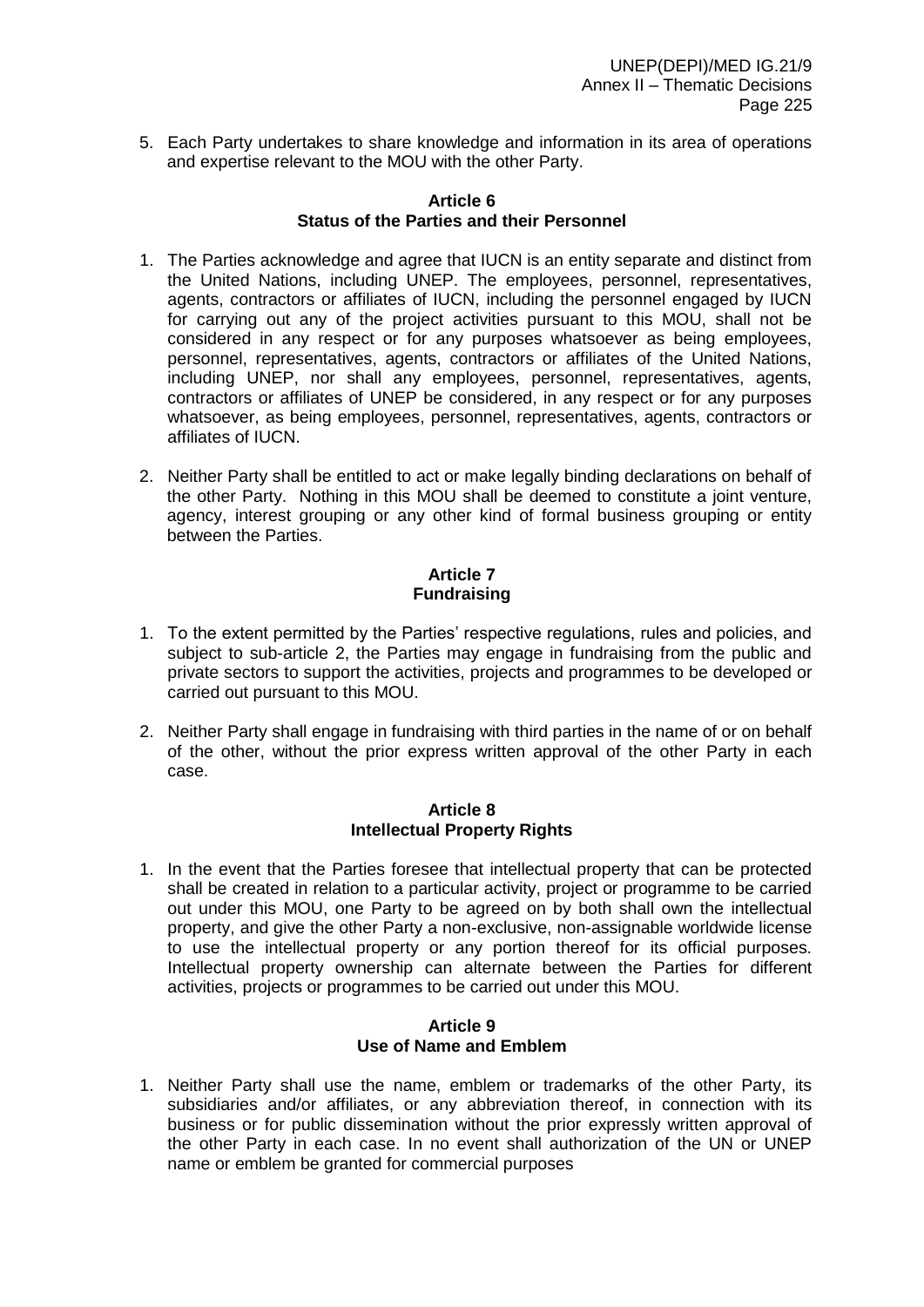- 2. IUCN acknowledges that it is familiar with the independent, international and impartial status of the UN and UNEP, and recognizes that their names and emblems may not be associated with any political or sectarian cause or otherwise used in a manner inconsistent with the status of the UN and UNEP.
- 3. The Parties agree to recognize and acknowledge this partnership, as appropriate. To this end, the Parties shall consult with each other concerning the manner and form of such recognition and acknowledgement.

#### **Article 10 United Nations Privileges and Immunities**

1. Nothing in or relating to this MOU shall be deemed a waiver, express or implied, of any of the privileges and immunities of the United Nations, including its subsidiary organs.

### **Article 11 Confidentiality**

- 1. The handling of information shall be subject to each Party's corporate confidentiality policies.
- 2. Before disclosing internal documents, or documents that by virtue of their content or the circumstances of their creation or communication must be deemed confidential, of the other Party to third parties, each Party shall obtain the express, written consent of the other Party. However, a Party's disclosure of another Party's internal and/or confidential documents to an entity the disclosing Party controls or with which it is under common control, or to an entity with which it has a confidentiality agreement, shall not be considered a disclosure to a third party, and shall not require prior authorization.
- 3. For UNEP, a principal or subsidiary organ of the United Nations established in accordance with the Charter of the United Nations shall be deemed to be a legal entity under common control.

### **Article 12 Responsibility**

- 1. Each Party will be responsible for dealing with any claims or demands arising out of its actions or omissions, and those of its respective personnel, in relation to this MOU.
- 2. IUCN shall indemnify, hold and save harmless and defend at its own expense, the United Nations and UNEP, their officials, personnel and representatives, from and against all suits, claims, demands and liability of any nature or kind which may arise in relation to this MOU due to any actions or omissions attributable to IUCN.

### **Article 13 Dispute Settlement**

1. The Parties shall use their best efforts to settle amicably any dispute, controversy or claim arising out of this MOU. Where the Parties wish to seek such an amicable settlement through conciliation, the conciliation shall take place in accordance with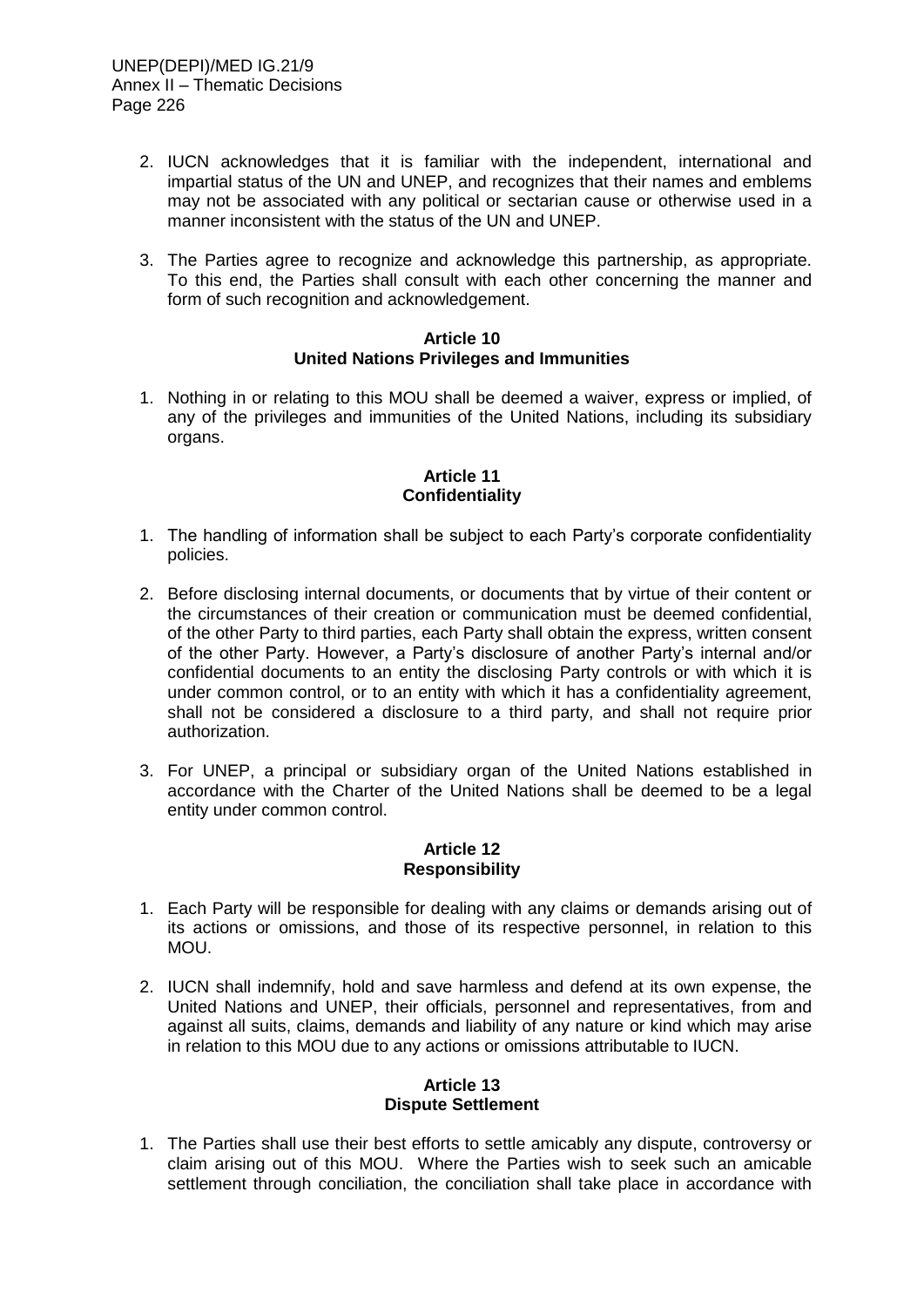the UNCITRAL Conciliation Rules then prevailing, or according to such other procedure as may be agreed between the Parties.

2. Any dispute, controversy or claim between the Parties arising out of this MOU which is not settled amicably in accordance with the foregoing sub-article may be referred by either Party to arbitration under the UNCITRAL Arbitration Rules then in force. The arbitral tribunal shall have no authority to award punitive damages. The Parties shall be bound by any arbitration award rendered as a result of such arbitration as the final adjudication of any such controversy, claim or dispute.

### **Article 14 Notification and Amendments**

- 1. Each Party shall promptly notify the other in writing of any anticipated or actual material changes that will affect the execution of this MOU.
- 2. The Parties may amend this MOU by mutual written agreement, which shall be appended to this MOU and become an integral part of it.

### **Article 15 Termination**

- 1. Either Party may terminate this MOU by giving three months' prior written notice to the other Party.
- 2. Upon termination of this MOU, the rights and obligations of the Parties defined under any other legal instrument executed pursuant to this MOU shall cease to be effective, except as otherwise provided in this MOU.
- 3. Any termination of the MOU shall be without prejudice to (a) the orderly completion of any ongoing collaborative activity and (b) any other rights and obligations of the Parties accrued prior to the date of termination under this MOU or legal instrument executed pursuant to this MOU.
- 4. The obligations under Articles 8-13 do not lapse upon expiry, termination of or withdrawal from this MOU.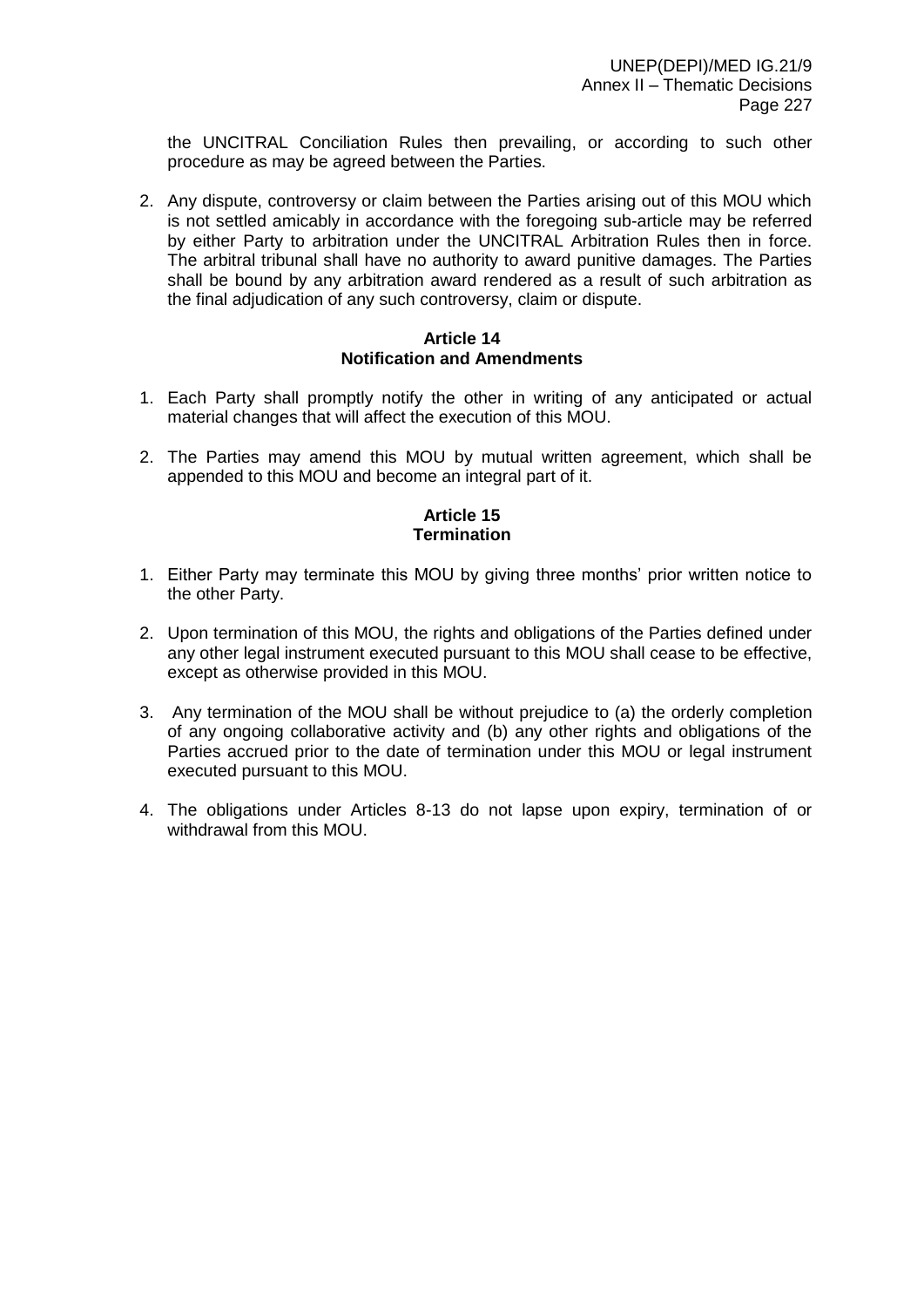UNEP(DEPI)/MED IG.21/9 Annex II – Thematic Decisions Page 228

**IN WITNESS WHEREOF**, the duly authorized representatives of the Parties affix their signatures below.

\_\_\_\_\_\_\_\_\_\_\_\_\_\_\_\_\_\_\_\_\_\_\_\_\_\_\_\_\_\_\_\_\_\_\_ \_\_\_\_\_\_\_\_\_\_\_\_\_\_\_\_\_\_\_\_\_\_\_\_\_\_\_\_\_\_\_\_\_\_\_

**For the Coordinating Unit of the Mediterranean Action Plan/Secretariat of the Barcelona Convention (UNEP/MAP)**

**For IUCN**

Name: Elizabeth Mrema Title: Officer in Charge, Division of Environmental Policy Implementation United Nations Environment Programme (UNEP) Name: Title: Date:\_\_\_\_\_\_\_\_\_\_\_\_\_\_\_\_\_\_\_\_\_\_\_\_\_\_\_\_\_\_\_

Date:\_\_\_\_\_\_\_\_\_\_\_\_\_\_\_\_\_\_\_\_\_\_\_\_\_\_\_\_\_\_\_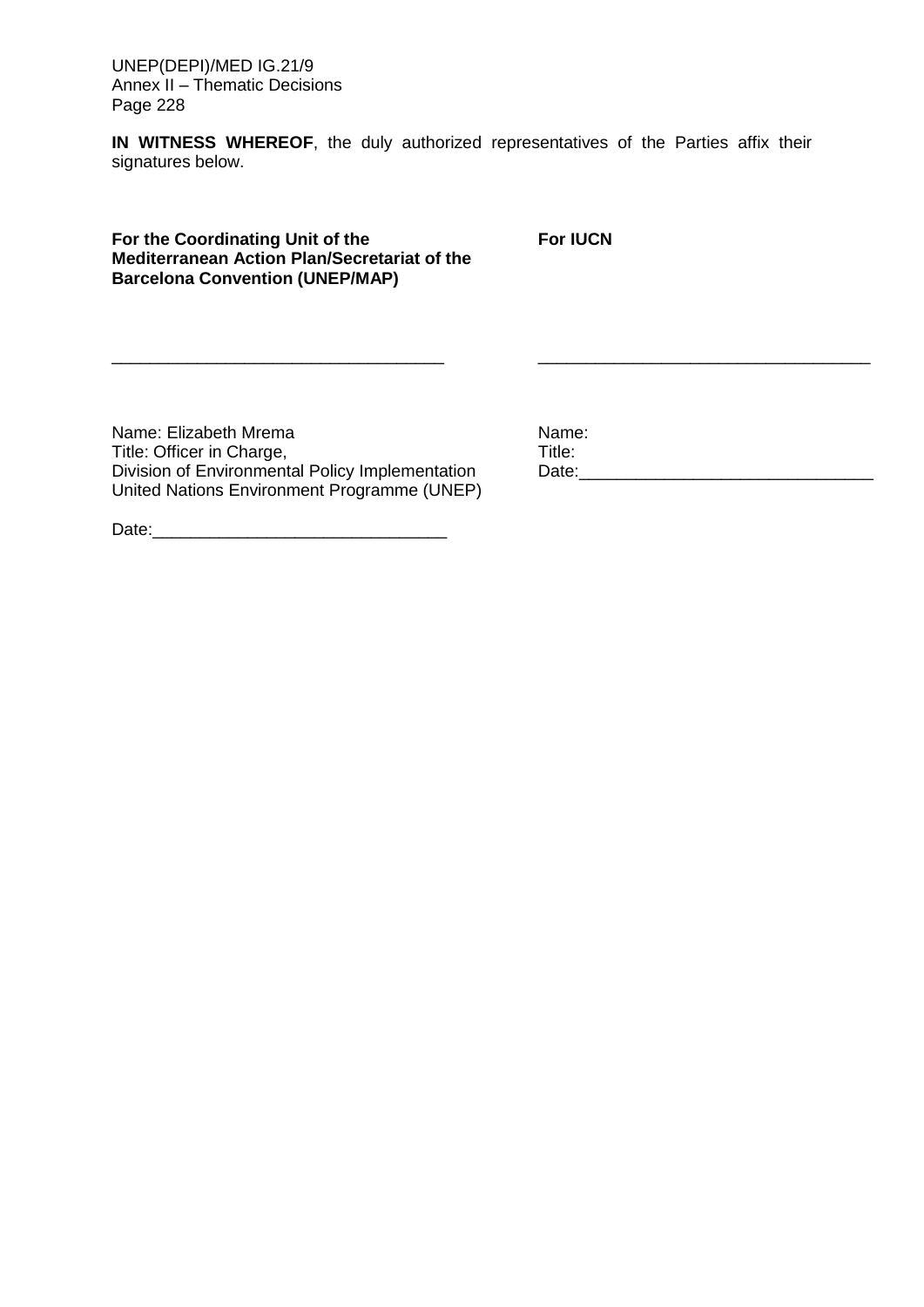# **Appendix 1**

### **UNEP/MAP and IUCN have agreed to cooperate under this agreement on the following areas:**

- **1. ECOSYSTEM APPROACH - Species and ecosystems conservation processes, assessments and monitoring**
	- a. *Ecosystem Approach for the Mediterranean* setting of indicators and targets, Integrated Assessment and Monitoring Programme, assessments (Biodiversity section of the State of the Mediterranean Environment biodiversity report), framework programme of measures
	- b. *ICZM* Integrated Coastal Zone Management and the Marine Spatial Planning and Management;
	- c. *Ecosystem Red List* its potential role in the Mediterranean;
	- d. *SPA and Biodiversity Protocol* Annex 2 and 3, process for revision, inclusion and withdraw of species, based on Species Action Plan of the RAC/SPA;
	- e. *Red List of Species*: assessment and reassessment of the conservation status of Mediterranean marine and coastal species;
	- f. *SAP BIO Strategic Programme to protect the marine and coastal biodiversity*  – Implementation in harmonization with CBD 2020 Strategic Plan for Biodiversity;
	- g. *Mediterranean Atlas of seagrasses* supporting national processes
	- h. *Non indigenous and invasive species* supporting regional and national processes;
	- i. *Global initiative on taxonomy -* Mediterranean Initiative on taxonomy

## **2. MPAs AND SPAMIs - Marine protected areas and marine area of ecological interest**

- a. *Technical, legal and scientific cooperation* utilizing IUCN's technical expertise regarding MPAs beyond national jurisdictions
- b. *SPAMI external evaluation*  High Quality assessments to ensure maintenance on the list as per Article 9 of the SPA and Biodiversity Protocol and corresponding Decision by Contracting Parties
- c. *SPAMI declaration* Position papers on sites and management measures
- d. *SPAMI Elaboration of the management plans* based on ecosystem approach and on good practice examples and exchange of experience
- e. *Identification of new MPAs* -national strategies and Action Plans for MPAs and exploration of new concepts such as MPAs for fisheries (MPA-F) in collaboration with GFCM
- f. *Provision of the information needed for inclusion of SPAMIs in the World Database of Protected Areas (WDPA) (and in particular in its web interface Protected Planet)*
- g. *Advancing knowledge on and disseminating it to Promote Open Seas and Deep Seas Protected Areas in the Mediterranean*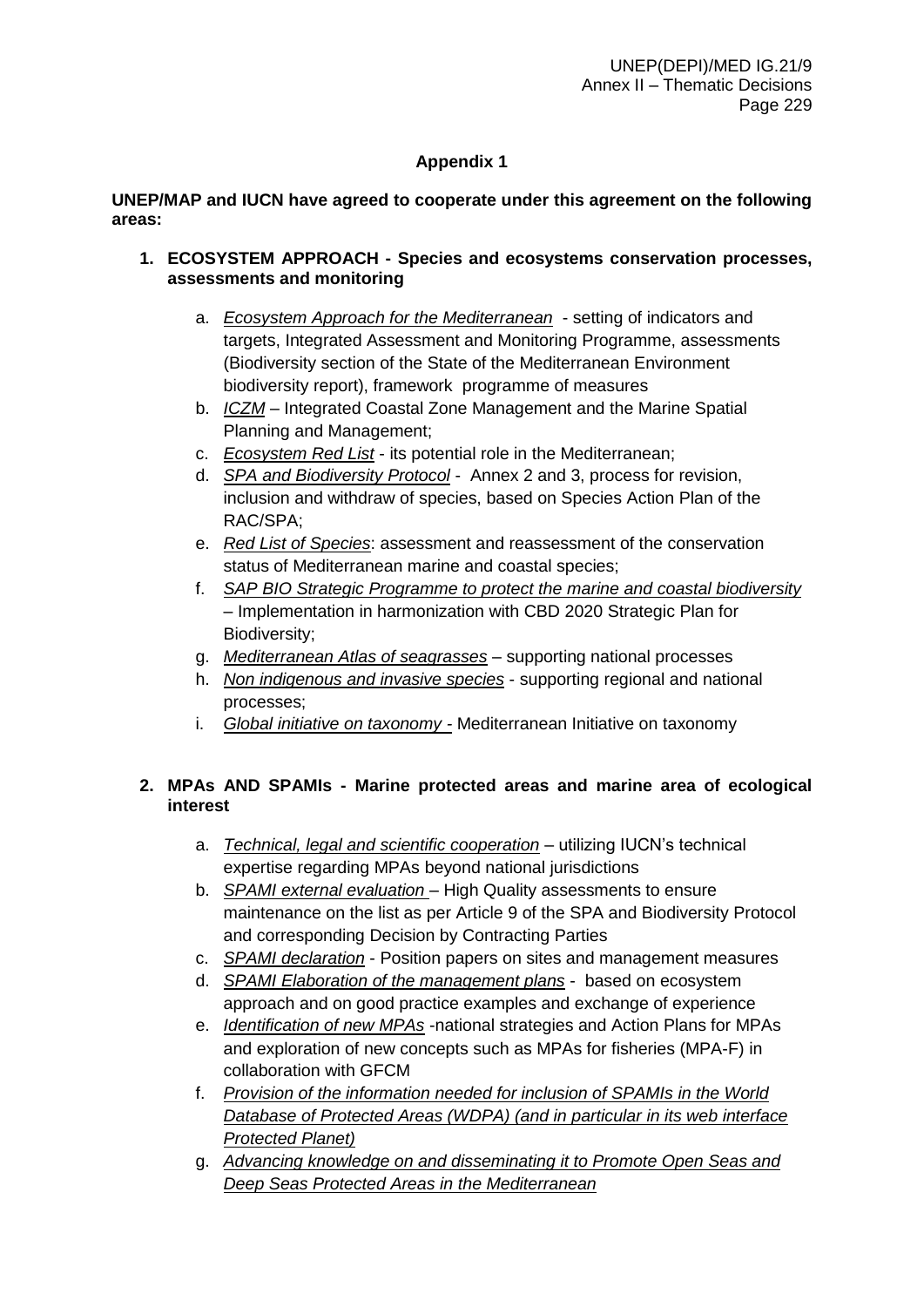### **3. ECOSYSTEMS GOODS AND SERVICES – Evaluations, studies, pilot programmes and promotion activities to better understand and enhance valuation of Mediterranean ecosystems goods and services**

- a. *Economics of conservation* in particular MPAs, Protected Areas, marine area of ecological interests of conservation and species
- b. *Joint socio-economic evaluation* with GFCM of the fishing activities carried out in pelagic ecosystems and deep benthic habitats (open seas, including deep seas);
- c. *Blue carbon in the Mediterranean* Carbon capture by sea grasses and ocean, financing MPAs, Blue energy
- d. *Piloting the ecological transition-* e.g. ecotourism, improved conditions for local community, best practices on waste treatment and recycling, reduction of pollution and promotion of sustainable lifestyles and practices

## **4. GOVERNANCE - Enhancing legal and institutional framework for cooperation in the Mediterranean**

- a. *Mediterranean Commission on Sustainable Development* active participation in the process by providing technical support
- b. *Mediterranean Strategy for Sustainable Development (MSSD) revision* mainstreaming environment into MSSD;
- c. *NGOs capacity building -* Strategic support to NGOs to implement decision IG 17/5 on MAP/Civil society cooperation.